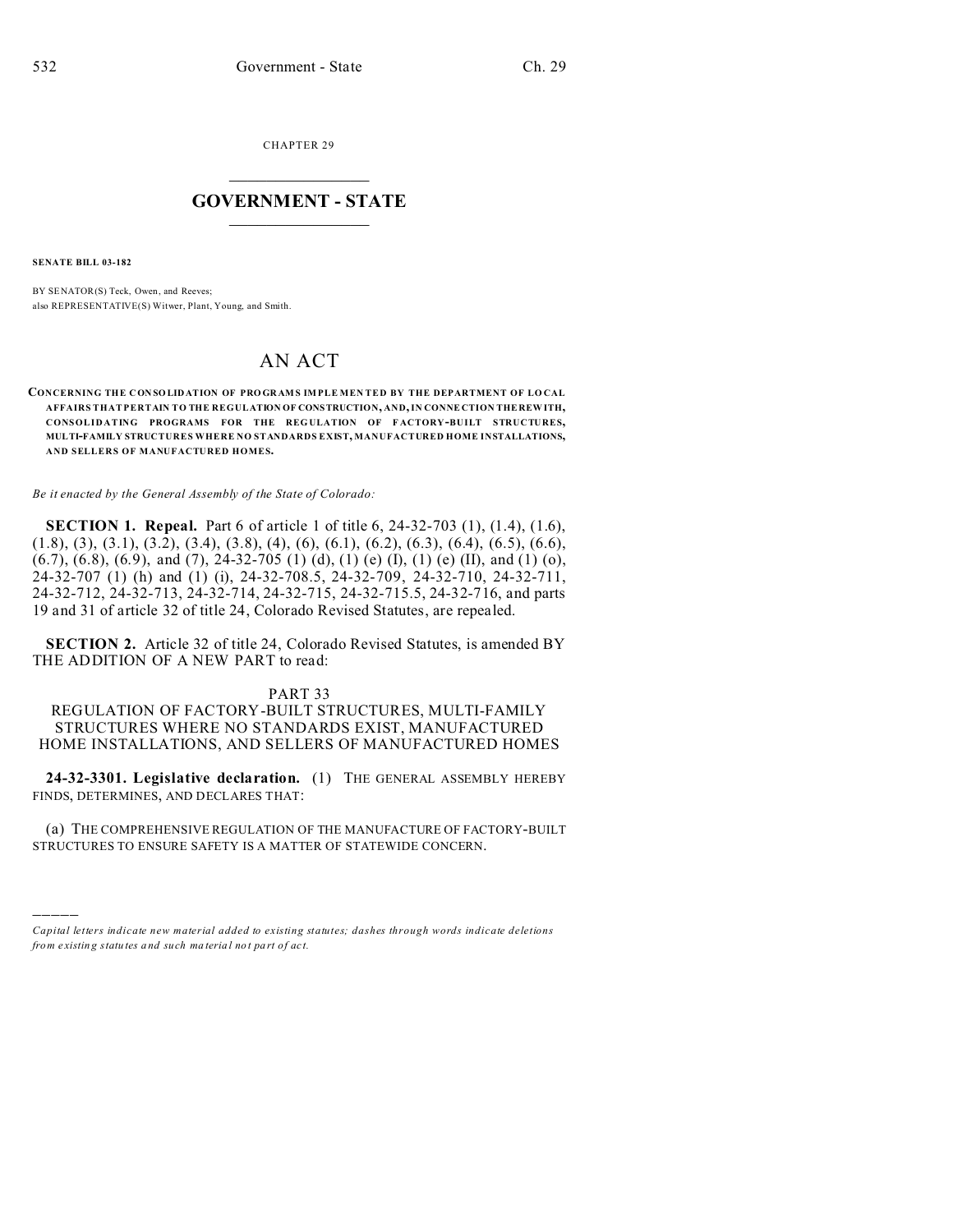(b) THE COMPREHENSIVE REGULATION OF THE INSTALLATION OF MANUFACTURED HOMES TO ENSURE SAFETY, AFFORDABILITY, AND PERFORMANCE IS A MATTER OF STATEWIDE AND LOCAL CONCERN.

(c) THE PROTECTION OFCOLORADO CONSUMERS WHO PURCHASE MANUFACTURED HOMES FROM FRAUD AND OTHER UNFAIR BUSINESS PRACTICES IS A MATTER OF STATEWIDE CONCERN AND CONSUMERS CAN BEST BE PROTECTED BY:

(I) REQUIRING REGISTRATION OF PERSONS ENGAGED IN THE BUSINESS OF SELLING MANUFACTURED HOMES;

(II) IMPOSING UNIFORM ESCROW AND BONDING REQUIREMENTS UPON PERSONS ENGAGED IN THE BUSINESS OF SELLING MANUFACTURED HOMES; AND

(III) REQUIRING PERSONS ENGAGED IN THE BUSINESS OF SELLING MANUFACTURED HOMES TO INCLUDE SPECIFIED DISCLOSURES AND PROVISIONS IN ANY CONTRACT FOR THE SALE OF A MANUFACTURED HOME.

(d) THE IMPOSITION OF REGISTRATION REQUIREMENTS UPON SELLERS OF MANUFACTURED HOMES BY BOTH THE STATE AND POLITICAL SUBDIVISIONS OF THE STATE WOULD IMPOSE AN UNDUE BURDEN UPON SELLERS OF MANUFACTURED HOMES AND DISCOURAGE THE SALE OF MANUFACTURED HOMES.

(e) THE UNIFORM REGISTRATION, ESCROW AND BONDING, AND CONTRACT REQUIREMENTS IMPOSED ON SELLERS OF MANUFACTURED HOMES BY THIS PART 33 ARE EXCLUSIVE AND NO POLITICAL SUBDIVISION OF THE STATE SHALL IMPOSE ANY ADDITIONAL REGISTRATION, ESCROW AND BONDING, OR CONTRACT REQUIREMENTS ON THE SELLERS.

(2) THE GENERAL ASSEMBLY FURTHER DECLARES THAT IN ENACTING THIS PART 33, IT IS THE INTENT OF THE GENERAL ASSEMBLY THAT THE DIVISION ESTABLISH THROUGH THE BOARD RULES AS IT DEEMS NECESSARY TO ENSURE:

(a) THE SAFETY OF FACTORY-BUILT STRUCTURES;

(b) CONSUMER SAFETY IN THE PURCHASE OF MANUFACTURED HOMES;

(c) THE REGISTRATION OF MANUFACTURED HOME INSTALLERS AND THE CREATION OF UNIFORM STANDARDS FOR THE INSTALLATION OF MANUFACTURED HOMES ON A STATEWIDE BASIS; AND

(d) THE SAFETY OF HOTELS, MOTELS, AND MULTI-FAMILY STRUCTURES IN AREAS OF THE STATE WHERE NO CONSTRUCTION STANDARDS FOR HOTELS, MOTELS, AND MULTI-FAMILY STRUCTURES EXIST.

**24-32-3302. Definitions.** AS USED IN THIS PART 33, UNLESS THE CONTEXT OTHERWISE REQUIRES:

(1) "AUTHORIZED QUALITY ASSURANCE REPRESENTATIVE" MEANS ANY QUALITY ASSURANCE REPRESENTATIVE APPROVED BY THE DIVISION PURSUANT TO SECTION 24-32-3303 (1) (c).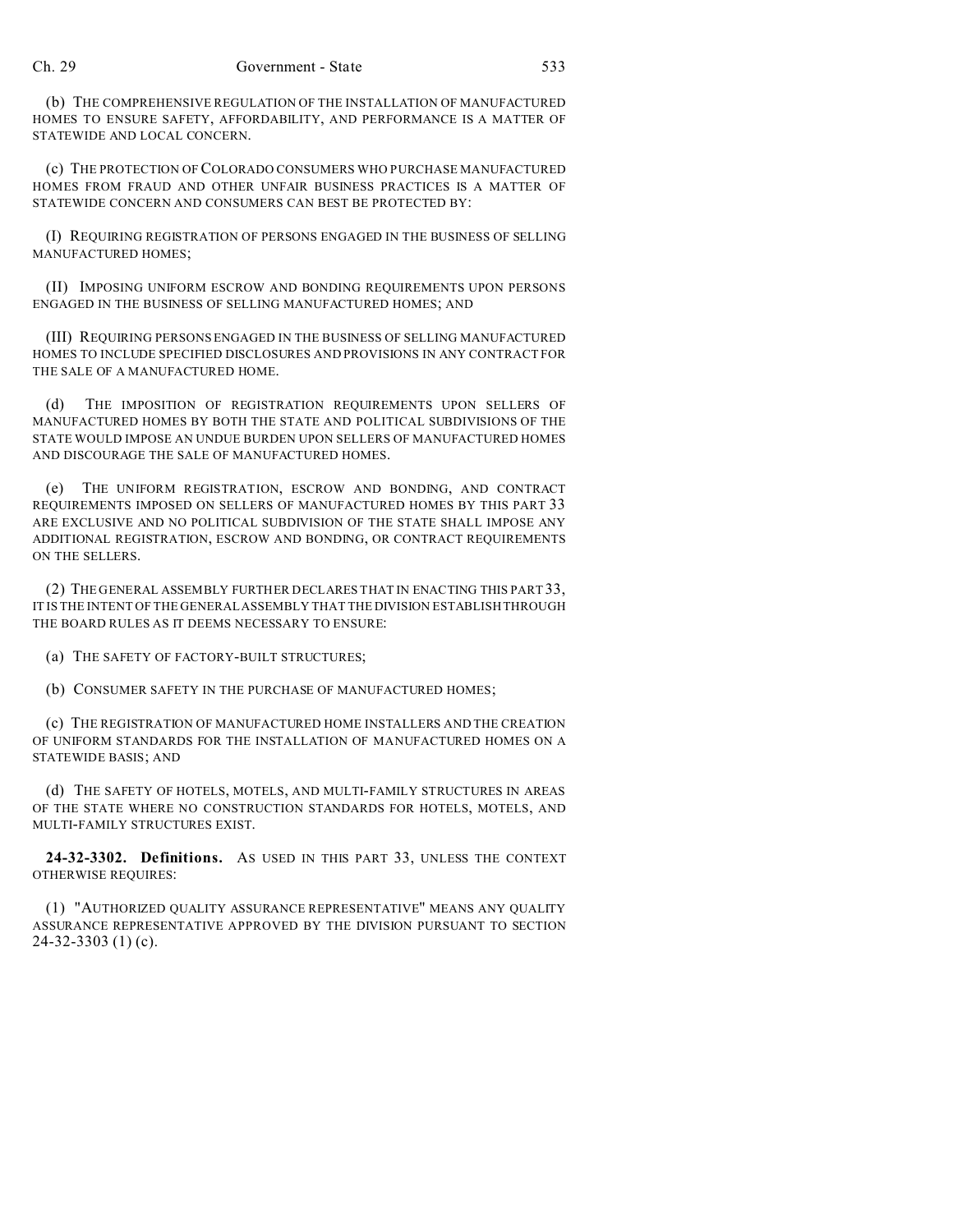(2) "BOARD" MEANS THE STATE HOUSING BOARD CREATED IN SECTION 24-32-706.

(3) "CERTIFICATE OF INSTALLATION" MEANS A CERTIFICATE ISSUED BY THE DIVISION FOR AN INSTALLATION OF A MANUFACTURED HOME THAT MEETS THE REQUIREMENTS OF THIS PART 33.

(4) "CERTIFIED INSTALLER" MEANS AN INSTALLER OF MANUFACTURED HOMES WHO IS REGISTERED WITH THE DIVISION AND WHO HAS INSTALLED AT LEAST FIVE MANUFACTURED HOMES IN COMPLIANCE WITH THE MANUFACTURER'S INSTRUCTIONS OR STANDARDS CREATED BY THE DIVISION PURSUANT TO THIS PART 33.

(5) "DEALER" MEANS ANY PERSON ENGAGED IN THE SALE, LEASING, OR DISTRIBUTION OF NEW MANUFACTURED HOMES PRIMARILY TO PERSONS WHO IN GOOD FAITH PURCHASE OR LEASE A MANUFACTURED HOME FOR PURPOSES OTHER THAN RESALE.

(6) "DEFECT" MEANS ANY DEVIATION IN THE PERFORMANCE, CONSTRUCTION, COMPONENTS, OR MATERIAL OF A MANUFACTURED HOME THAT RENDERS THE HOME OR ANY PART THEREOF NOT FIT FOR THE ORDINARY USE FOR WHICH IT WAS INTENDED.

(7) "DISTRIBUTOR" MEANS ANY PERSON ENGAGED IN THE SALE AND DISTRIBUTION OF MANUFACTURED HOMES FOR RESALE.

(8) "DIVISION" MEANS THE DIVISION OF HOUSING CREATED IN SECTION 24-32-704.

(9) "FACTORY-BUILT NONRESIDENTIAL STRUCTURE" MEANS ANY STRUCTURE OR COMPONENT THEREOF DESIGNED PRIMARILY FOR COMMERCIAL, INDUSTRIAL, OR OTHER NONRESIDENTIAL USE, EITHER PERMANENT OR TEMPORARY, INCLUDING A MANUFACTURED UNIT THAT IS WHOLLY OR IN SUBSTANTIAL PART MADE, FABRICATED, FORMED, OR ASSEMBLED IN MANUFACTURING FACILITIES FOR INSTALLATION OR ASSEMBLY AND INSTALLATION ON A PERMANENT OR TEMPORARY FOUNDATION AT THE BUILDING SITE.

(10) "FACTORY-BUILT RESIDENTIAL STRUCTURE" MEANS A MANUFACTURED HOME CONSTRUCTED TO THE BUILDING CODES ADOPTED BY THE BOARD AND DESIGNED TO BE INSTALLED ON A PERMANENT FOUNDATION, EXCEPT FOR HOMES CONSTRUCTED TO A FEDERAL MANUFACTURED HOME CONSTRUCTION AND SAFETY STANDARD AND ANY HOME DESIGNATED AS A MOBILE HOME.

(11) "FACTORY-BUILT STRUCTURE" MEANS FACTORY-BUILT NONRESIDENTIAL AND FACTORY-BUILT RESIDENTIAL BUILDINGS.

(12) "FEDERAL ACT" MEANS THE "NATIONAL MANUFACTURED HOUSING CONSTRUCTION AND SAFETY STANDARDS ACT OF 1974", 42 U.S.C. SEC. 5401 ET SEQ.

(13) "FEDERAL MANUFACTURED HOME CONSTRUCTION AND SAFETY STANDARD" MEANS ANY STANDARD PROMULGATED BY THE SECRETARY OF THE UNITED STATES DEPARTMENT OF HOUSING AND URBAN DEVELOPMENT PURSUANT TO THE FEDERAL ACT.

(14) "IMMINENT SAFETY HAZARD" MEANS AN IMMINENT AND UNREASONABLE RISK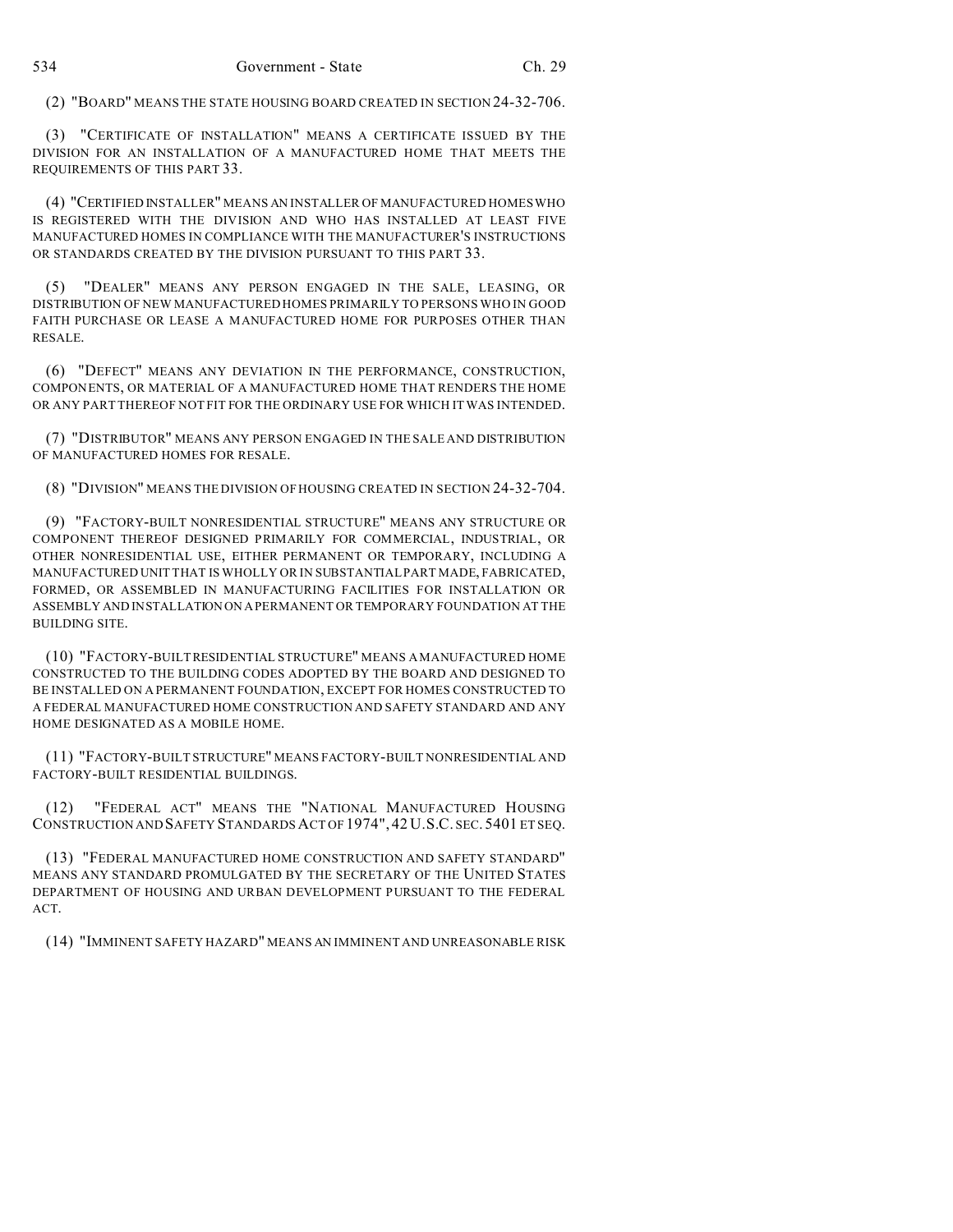OF DEATH OR SEVERE PERSONAL INJURY.

(15) "INDEPENDENT CONTRACTOR" MEANS A LOCAL JURISDICTION, INDIVIDUAL, PRIVATE FIRM, HOUSING INSPECTOR, OR ENGINEER WHO HAS BEEN APPROVED BY THE DIVISION TO PERFORM OR ENFORCE INSTALLATION INSPECTIONS.

(16) "INSTALLATION" MEANS THE PLACEMENT OF A MANUFACTURED HOME ON A PERMANENT OR TEMPORARY FOUNDATION SYSTEM. "INSTALLATION" INCLUDES WITHOUT LIMITATION SUPPORTING, BLOCKING, LEVELING, SECURING, OR ANCHORING THE HOME AND CONNECTING MULTIPLE OR EXPANDABLE SECTIONS OF THE HOME.

(17) "INSTALLER" MEANS ANY PERSON WHO PERFORMS THE INSTALLATION OF A MANUFACTURED HOME.

(18) "LOCAL GOVERNMENT" MEANS THE GOVERNMENT OF A TOWN, CITY, COUNTY, OR CITY AND COUNTY.

(19) "MANUFACTURE" MEANS THE PROCESS OF MAKING, FABRICATING, CONSTRUCTING, FORMING, OR ASSEMBLING A PRODUCT FROM RAW, UNFINISHED, OR SEMI-FINISHED MATERIALS.

(20) "MANUFACTURED HOME" MEANS ANY PRECONSTRUCTED BUILDING UNIT OR COMBINATION OF PRECONSTRUCTED BUILDING UNITS THAT:

(a) INCLUDE ELECTRICAL, MECHANICAL, OR PLUMBING SERVICES THAT ARE FABRICATED, FORMED, OR ASSEMBLED AT A LOCATION OTHER THAN THE SITE OF THE COMPLETED HOME;

(b) IS DESIGNED FOR RESIDENTIAL OCCUPANCY IN EITHER TEMPORARY OR PERMANENT LOCATIONS;

(c) IS CONSTRUCTED IN COMPLIANCE WITH THE FEDERAL ACT, FACTORY-BUILT RESIDENTIAL REQUIREMENTS, OR MOBILE HOME STANDARDS;

(d) DOES NOT HAVE MOTOR POWER; AND

(e) IS NOT LICENSED AS A RECREATIONAL VEHICLE.

(21) "MANUFACTURED HOME CONSTRUCTION" MEANS ALL ACTIVITIES RELATING TO THE ASSEMBLY, MANUFACTURE, MAJOR REPAIR, OR ALTERATION OF A MANUFACTURED HOME, INCLUDING BUT NOT LIMITED TO ACTIVITIES RELATING TO DURABILITY, QUALITY, AND SAFETY.

(22) "MANUFACTURED HOME SAFETY" MEANS THE PERFORMANCE OF A MANUFACTURED HOME IN SUCH A MANNER THAT THE PUBLIC IS PROTECTED AGAINST ANY UNREASONABLE RISK OF OCCURRENCE OF ACCIDENTS DUE TO THE DESIGN OR CONSTRUCTION OF THE MANUFACTURED HOME OR ANY UNREASONABLE RISK OF DEATH OR INJURY TO THE USER OR TO THE PUBLIC IF ACCIDENTS DO OCCUR.

(23) "MANUFACTURER" MEANS ANY PERSON WHO CONSTRUCTS OR ASSEMBLES A MANUFACTURED RESIDENTIAL OR NONRESIDENTIAL STRUCTURE IN A FACTORY OR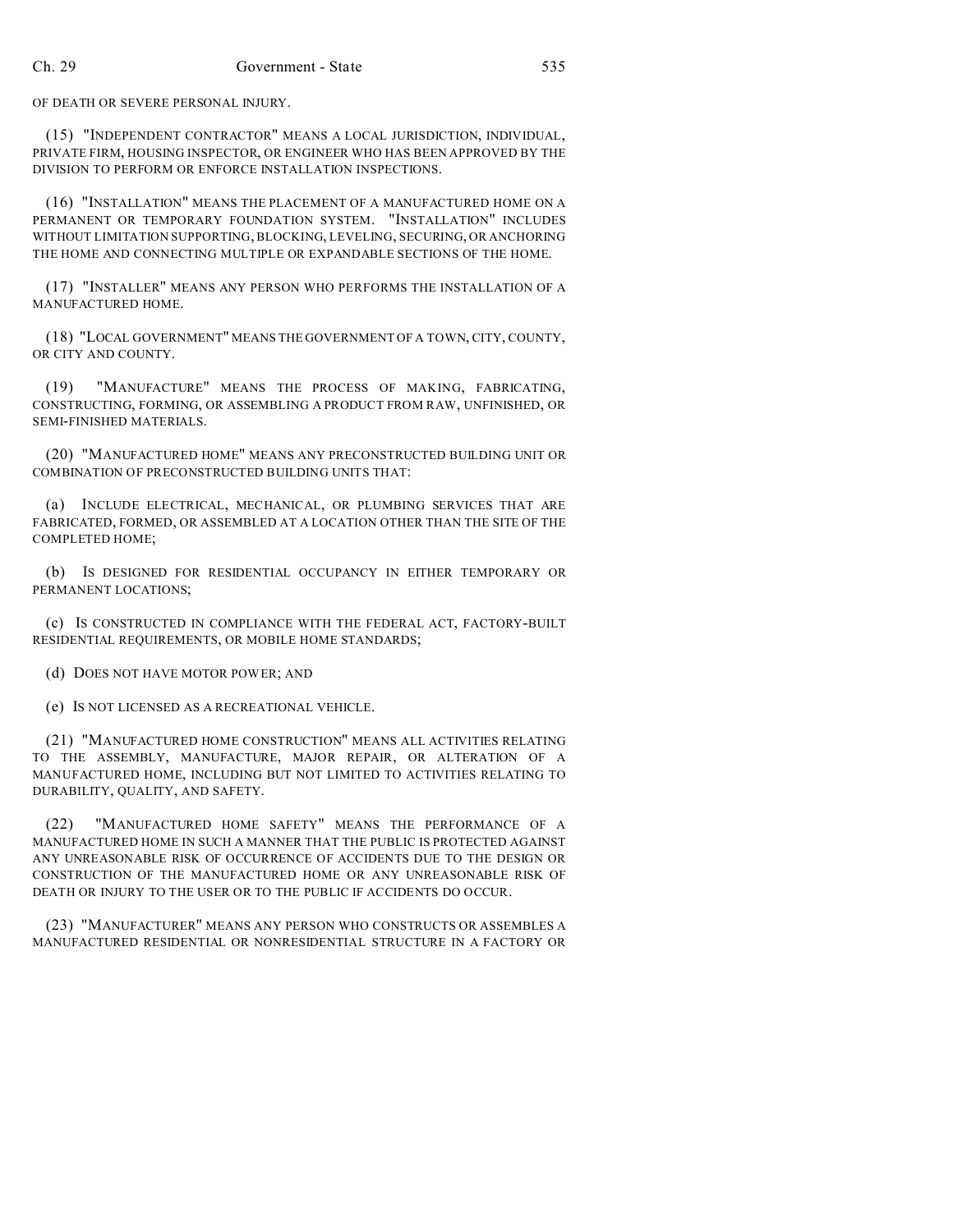OTHER OFF-SITE LOCATION.

(24) "MOBILE HOME" MEANS A MANUFACTURED HOME BUILT PRIOR TO THE ADOPTION OF THE FEDERAL ACT.

(25) "MODULAR HOME" MEANS A FACTORY-BUILT RESIDENTIAL STRUCTURE.

(26) "OWNER" MEANS THE OWNER OF A MANUFACTURED HOME.

(27) "PRINCIPAL" MEANS AN OFFICER OF A CORPORATION, A MEMBER OF A LIMITED LIABILITY COMPANY, A GENERAL PARTNER OF A PARTNERSHIP, THE SOLE PROPRIETOR OF A SOLE PROPRIETORSHIP, OR ANY OTHER PERSON WHO HAS A FINANCIAL INTEREST OF TEN PERCENT OR MORE IN ANY LEGAL OR COMMERCIAL ENTITY.

(28) "PRODUCTION REVIEW" MEANS AN EVALUATION OF A MANUFACTURER AND A FACILITY'S ABILITY TO FOLLOW APPROVED PLANS, STANDARDS, CODES, AND QUALITY CONTROL PROCEDURES DURING MANUFACTURE.

(29) "PURCHASER" MEANS THE FIRST PERSON PURCHASING A MANUFACTURED HOME IN GOOD FAITH FOR PURPOSES OTHER THAN RESALE.

(30) "QUALITY ASSURANCE REPRESENTATIVE" MEANS ANY STATE, FIRM, CORPORATION, OR OTHER ENTITY THAT PROPOSES TO CONDUCT PRODUCTION REVIEWS, EVALUATE A MANUFACTURER'S QUALITY CONTROL PROCEDURES, AND PERFORM DESIGN EVALUATIONS FOR MANUFACTURED HOUSING UNITS.

(31) "REGISTERED INSTALLER" MEANS AN INSTALLER WHO HAS REGISTERED WITH THE DIVISION, BUT WHO HAS NOT YET INSTALLED FIVE MANUFACTURED HOMES THAT HAVE BEEN INSPECTED BY THE DIVISION FOR COMPLIANCE WITH THE MANUFACTURER'S INSTRUCTIONS OR STANDARDS CREATED BY THE DIVISION PURSUANT TO THIS PART 33.

(32) "SECRETARY" MEANS THE SECRETARY OF THE UNITED STATES DEPARTMENT OF HOUSING AND URBAN DEVELOPMENT.

(33) "SITE" MEANS THE ENTIRE TRACT, SUBDIVISION, OR PARCEL OF LAND ON WHICH MANUFACTURED HOMES ARE INSTALLED.

**24-32-3303. Division of housing - powers and duties.** (1) THE DIVISION SHALL HAVE THE FOLLOWING POWERS AND DUTIES PURSUANT TO THIS PART 33:

(a) TO ADMINISTER AND ENFORCE UNIFORM CONSTRUCTION AND MAINTENANCE STANDARDS ADOPTED BY THE BOARD PURSUANT TO THIS PART 33;

(b) TO CONDUCT CONTINUING RESEARCH INTO NEW APPROACHES TO HOUSING THROUGHOUT THE STATE, INCLUDING BUT NOT LIMITED TO THE FOLLOWING:

(I) THE DEVELOPMENT OF HOUSING STANDARDS AND CONSTRUCTION CODES BASED ON PERFORMANCE; AND

(II) MODULAR HOUSING; AND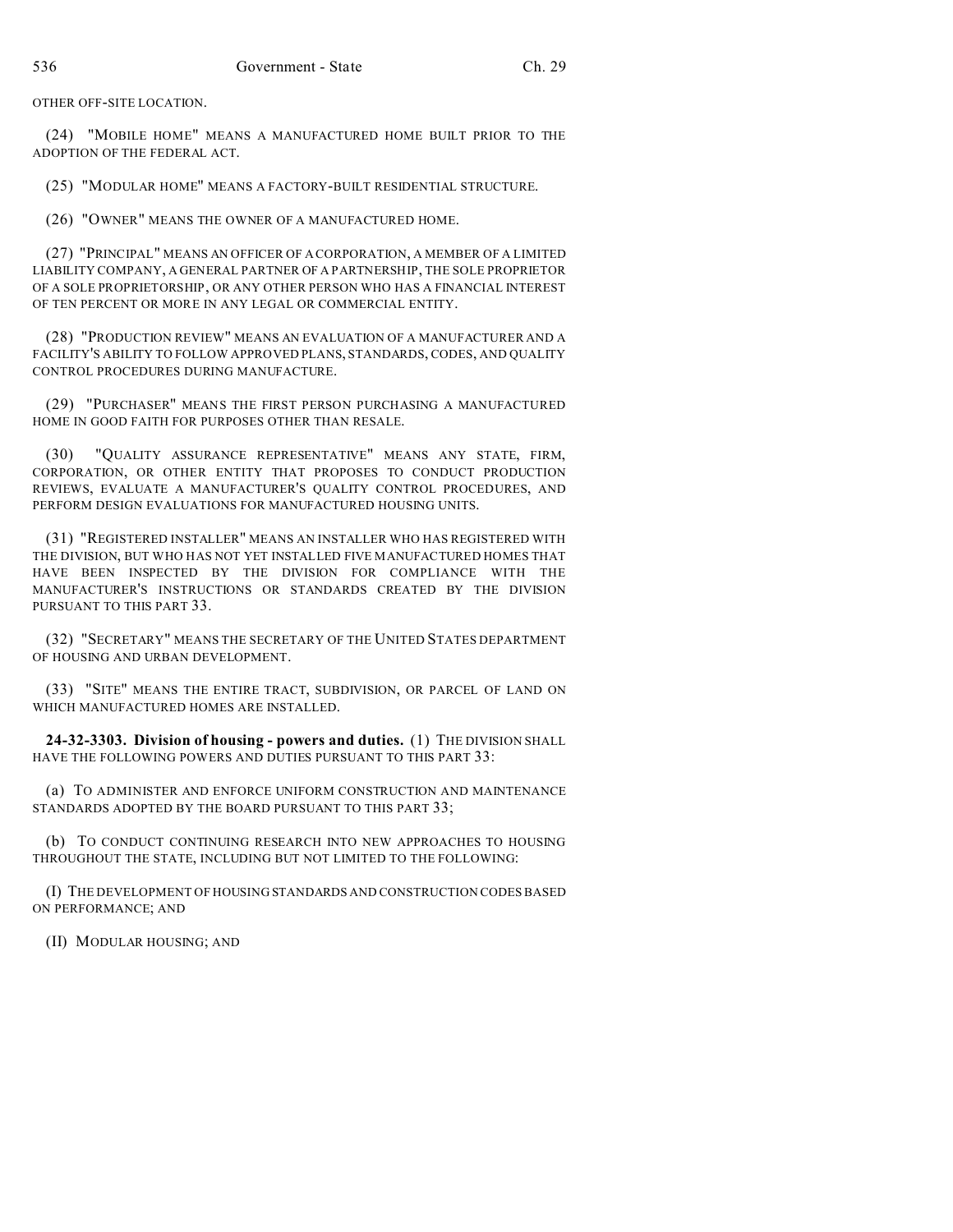(c) TO REVIEW ANDAPPROVEQUALITY ASSURANCE REPRESENTATIVES THAT INTEND TO PERFORM INSPECTIONS AND ISSUE INSIGNIA OF APPROVAL PURSUANT TO THIS PART 33.

**24-32-3304. State housing board - powers and duties.** (1) THE BOARD SHALL HAVE THE FOLLOWING POWERS AND DUTIES PURSUANT TO THIS PART 33:

(a) TO PROMULGATE UNIFORM CONSTRUCTION AND MAINTENANCE STANDARDS FOR HOTELS, MOTELS, AND MULTIPLE-FAMILY DWELLINGS IN THOSE AREAS OF THE STATE WHERE NO STANDARDS EXIST;

(b) TO PROMULGATE UNIFORM CONSTRUCTION STANDARDS FOR FACTORY-BUILT RESIDENTIAL AND NONRESIDENTIAL STRUCTURES;

(c) TO DEVELOP AND SUBMIT TO THE GENERAL ASSEMBLY AND LOCAL GOVERNMENT UNITS RECOMMENDATIONS FOR UNIFORM HOUSING STANDARDS AND BUILDING CODES;

(d) TO PROMULGATE RULES ESTABLISHING STANDARDS FOR THE INSTALLATION AND SETUP OF MANUFACTURED HOUSING UNITS; AND

(e) TO PROMULGATE RULES ESTABLISHING SPECIFIC STANDARDS FOR THE USE OF PRIVATE INSPECTION AND CERTIFICATION ENTITIES TO PERFORM THE DIVISION'S CERTIFICATION AND INSPECTION FUNCTIONS WITH RESPECT TO IN-STATE AND OUT-OF-STATE INSPECTIONS OF MANUFACTURED HOUSING UNITS. THE STANDARDS SHALL ALLOW, CONSISTENT WITH SECTION 13 OF ARTICLE XII OF THE STATE CONSTITUTION, THE PROVISIONS OF PART 5 OF ARTICLE 50 OF THIS TITLE, AND THE RULES OF THE STATE PERSONNEL BOARD, FOR THE USE OF PRIVATE INSPECTION AND CERTIFICATION ENTITIES WHEN THE ENTITIESAREAVAILABLE AT A REASONABLE COST. THE STANDARDS SHALL NOT PROHIBIT A MANUFACTURER FROM HAVING THE OPTION TO CONTRACT WITH THE DIVISION OR AN AUTHORIZED QUALITY ASSURANCE REPRESENTATIVE TO PERFORM INSPECTION AND CERTIFICATION FUNCTIONS.

**24-32-3305. Rules - advisory committee - enforcement.** (1) THE BOARD SHALL PROMULGATE RULES AS IT DEEMS NECESSARY TO ENSURE:

(a) THE SAFETY OF FACTORY-BUILT STRUCTURES;

(b) THE SAFETY OF CONSUMERS PURCHASING MANUFACTURED HOMES;

(c) THE SAFETY OF MANUFACTURED HOME INSTALLATIONS; AND

(d) THE SAFETY OF HOTELS, MOTELS, AND MULTI-FAMILY STRUCTURES IN AREAS OF THE STATE WHERE NO CONSTRUCTION STANDARDS FOR HOTELS, MOTELS, AND MULTI-FAMILY STRUCTURES EXIST.

(2) RULES PROMULGATED BY THE BOARD SHALL INCLUDE PROVISIONS IMPOSING REQUIREMENTS REASONABLY CONSISTENT WITH RECOGNIZED AND ACCEPTED STANDARDS ADOPTED BY THE INTERNATIONAL CONFERENCE OF BUILDING OFFICIALS, THE INTERNATIONAL CODE COUNCIL, THE INTERNATIONAL ASSOCIATION OF PLUMBING AND MECHANICAL OFFICIALS, THE NATIONAL FIRE PROTECTION ASSOCIATION, THE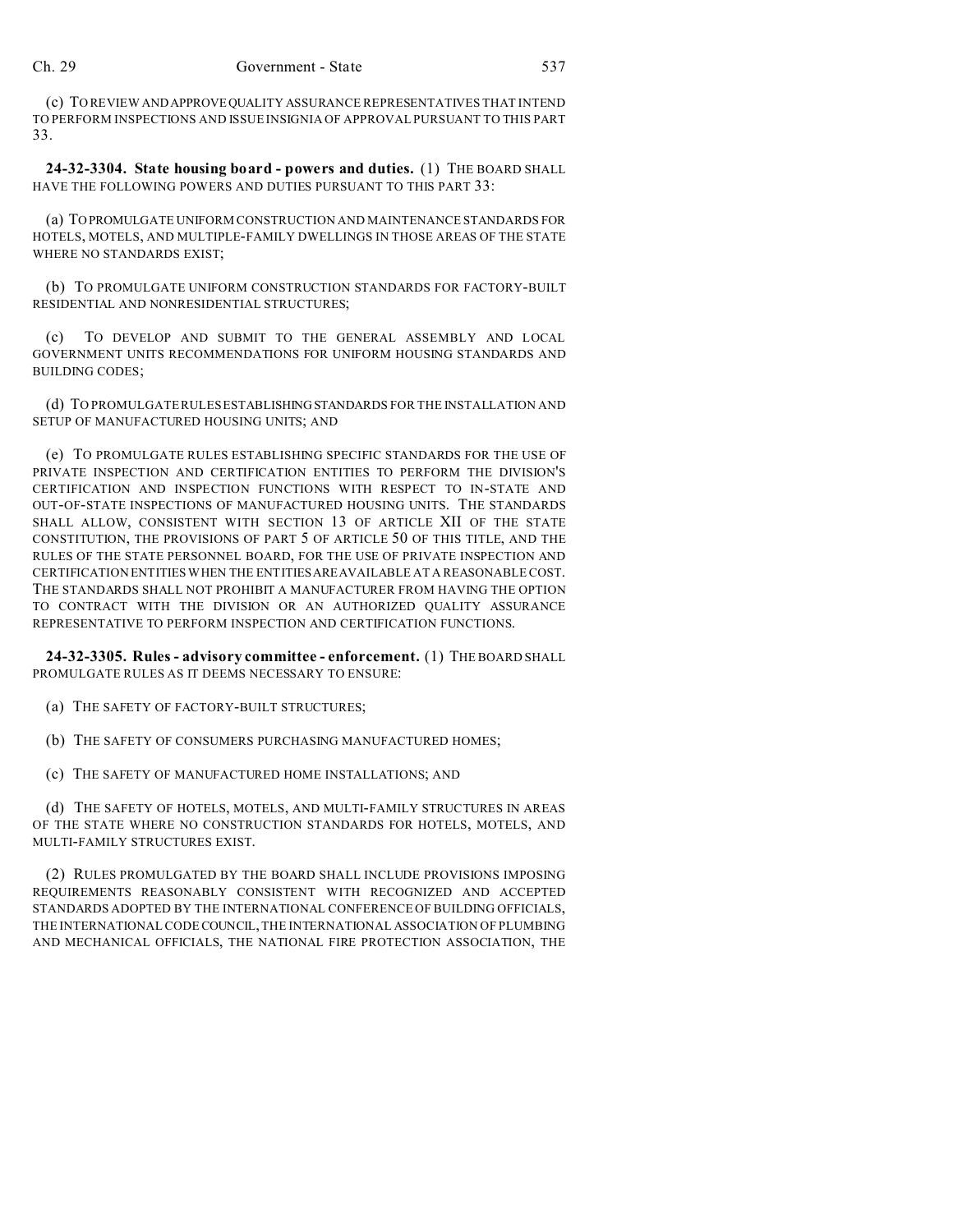COLORADO STATE PLUMBING AND ELECTRICAL CODES, AND THE STRUCTURAL ENGINEERS ASSOCIATION OF COLORADO, OR A COMBINATION THEREOF, EXCEPT TO THE EXTENT THAT THE BOARD FINDS THAT THE STANDARDS AND CODES ARE INCONSISTENT WITH THIS PART 33. ALL RULES PROMULGATED BY THE BOARD SHALL BE ADOPTED PURSUANT TO ARTICLE 4 OF THIS TITLE.

(3) THE BOARD SHALL CONSULT WITH AND OBTAIN THE ADVICE OF AN ADVISORY COMMITTEE ON RESIDENTIAL AND NONRESIDENTIAL STRUCTURES IN THE DRAFTING AND PROMULGATION OF RULES. THE COMMITTEE SHALL CONSIST OF TWELVE MEMBERS APPOINTED BY THE STATE DIRECTOR OF HOUSING FROM THE FOLLOWING PROFESSIONAL AND TECHNICAL DISCIPLINES: ONE FROM ARCHITECTURE, ONE FROM STRUCTURAL ENGINEERING, THREE FROM BUILDING CODE ENFORCEMENT, ONE FROM MECHANICAL ENGINEERING OR CONTRACTING, ONE FROM ELECTRICAL ENGINEERING OR CONTRACTING, ONE FROM THE PLUMBING INDUSTRY, ONE FROM THE MOBILE HOME INDUSTRY, ONE FROM THE CONSTRUCTION DESIGN OR PRODUCER INDUSTRY, ONE FROM MANUFACTURED HOUSING, AND ONE FROM ORGANIZED LABOR. COMMITTEE MEMBERS SHALL BE REIMBURSED FOR ACTUAL AND NECESSARY EXPENSES INCURRED WHILE ENGAGED IN OFFICIAL DUTIES.

(4) THE DIVISION SHALL ENFORCE THE PROVISIONS OF THIS PART33 AND THE RULES ADOPTED PURSUANT THERETO.

(5) THE DIVISION MAY ACT AS AGENT FOR THE FEDERAL GOVERNMENT FOR THE ENFORCEMENT OF MOBILE HOME SAFETY AND CONSTRUCTION STANDARDS RELATING TO ANY ISSUE WITH RESPECT TO WHICH A FEDERAL STANDARD HAS BEEN ESTABLISHED UNDER THE FEDERAL ACT.

**24-32-3306. Recognition of similar standards - compliance with standards.** (1) IF THE BOARD DETERMINES THAT STANDARDS FOR FACTORY-BUILT HOUSING PRESCRIBED BY STATUTE OR RULE OF ANOTHER STATE OR BY THE UNITED STATES DEPARTMENT OF HOUSING AND URBAN DEVELOPMENT ARE REASONABLY CONSISTENT WITH, OR EQUAL TO, STANDARDS REQUIRED BY THIS PART 33, IT MAY PROVIDE BY RULE THAT FACTORY-BUILT HOUSING APPROVED BY THE OTHER STATE OR BY THE DEPARTMENT MEETS THE STANDARDS REQUIRED BY THIS PART 33.

(2) NO PERSON, PARTNERSHIP, FIRM, CORPORATION, OR OTHER ENTITY MAY MANUFACTURE, SELL, OR OFFER FOR SALE WITHIN THIS STATE ANY NEW FACTORY-BUILT STRUCTURE THAT IS NOT MANUFACTURED IN COMPLIANCE WITH THE APPLICABLE PROVISIONS OF THE CONSTRUCTION STANDARDSADOPTED BY THE BOARD.

**24-32-3307. Noncompliance with standards.** (1) THE STATE DIRECTOR OF HOUSING MAY OBTAIN INJUNCTIVE RELIEF FROM THE APPROPRIATE COURT TO ENJOIN THE MANUFACTURE, SUBSTANTIAL REPAIR OR ALTERATION, SALE, DELIVERY, OR INSTALLATION OF FACTORY-BUILT HOUSING BY FILING AN AFFIDAVIT SPECIFYING THE MANNER IN WHICH THE HOUSING DOES NOT CONFORM TO THE REQUIREMENTS OF THIS PART 33 OR TO RULES PROMULGATED PURSUANT TO SECTION 24-32-3305. THE DIRECTOR OR THE DIRECTOR'S DESIGNEE MAY SUSPEND THE ISSUANCE OF INSIGNIAS OF APPROVAL WHILE INJUNCTIVE RELIEF IS BEING SOUGHT.

(2) IF THE DIVISION, ACTING AS AGENT FOR THE FEDERAL GOVERNMENT, DETERMINES THAT ANY MANUFACTURED HOME DOES NOT CONFORM TO APPLICABLE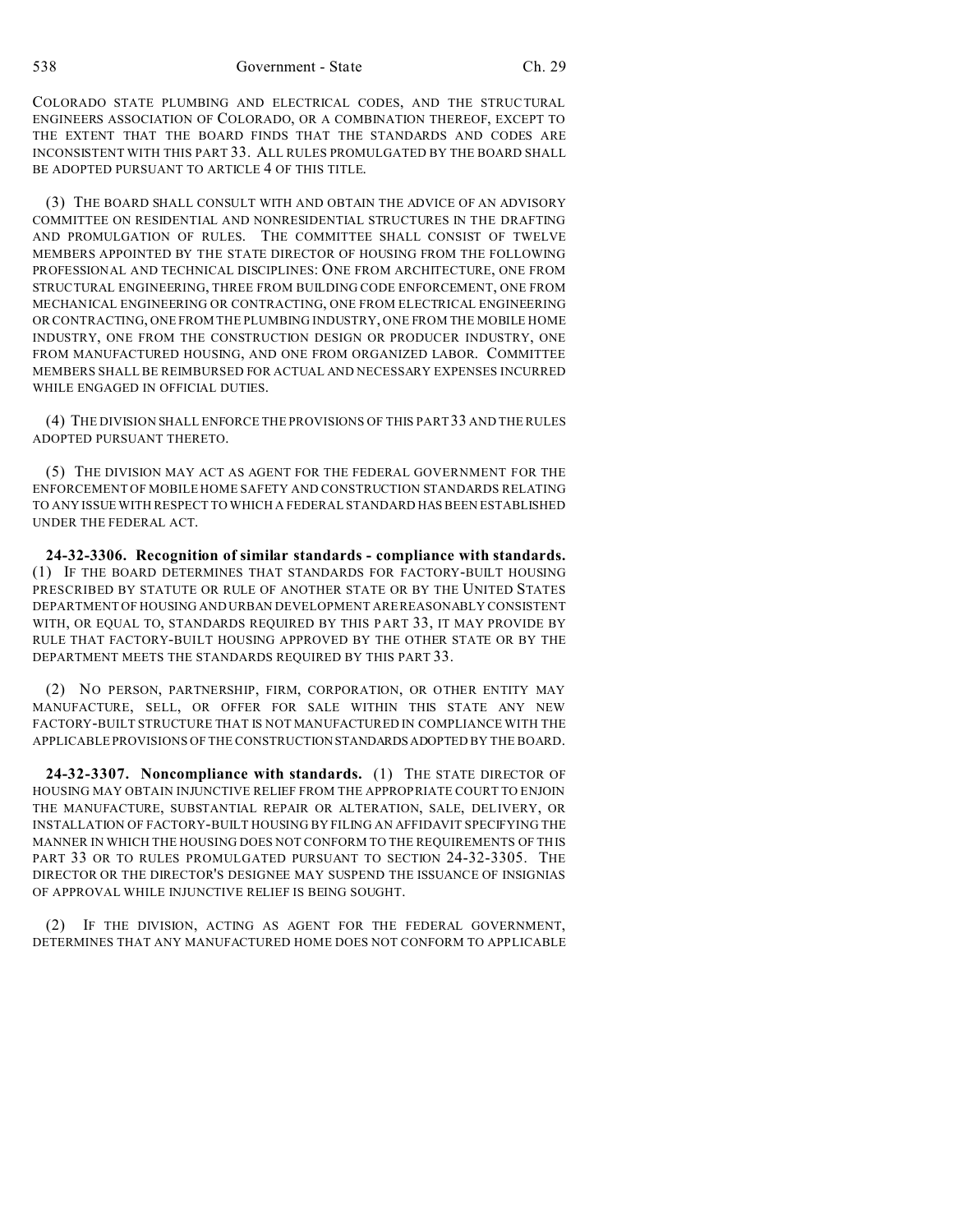STATE OR FEDERAL MANUFACTURED HOME CONSTRUCTION AND SAFETY STANDARDS OR THAT IT CONTAINS A DEFECT THAT CONSTITUTES AN IMMINENT SAFETY HAZARD AFTER THE SALE OF THE MANUFACTURED HOME BY A MANUFACTURER TO A DISTRIBUTOR OR DEALER AND PRIOR TO THE SALE OF THE MANUFACTURED HOME BY THE DISTRIBUTOR OR DEALER TO A PURCHASER, THE MANUFACTURER SHALL PROVIDE FOR PARTS REPLACEMENT AND INSTALLATION REIMBURSEMENT AS REQUIRED UNDER THE FEDERAL ACT OR RULES ADOPTED PURSUANT THERETO.

**24-32-3308. Violation - penalty.** (1) A PERSON WHO VIOLATES ANY OF THE PROVISIONS OF THIS PART 33 OR ANY RULE PROMULGATED PURSUANT TO SECTION 24-32-3305 SHALL BE SUBJECT TO A CIVIL PENALTY OF UP TO ONE THOUSAND DOLLARS AS DETERMINED BY THE BOARD. A SEPARATE VIOLATION SHALL BE DEEMED TO HAVE OCCURRED WITH RESPECT TO EACH HOUSING UNIT INVOLVED. A CIVIL PENALTY COLLECTED PURSUANT TO THIS SECTION SHALL BE TRANSMITTED TO THE STATE TREASURER WHO SHALL CREDIT THE SAME TO THE BUILDING REGULATION FUND CREATED IN SECTION 24-32-3309.

(2) IN THE CASE OF ANY UNIT CERTIFIED UNDER THE FEDERAL ACT, CIVIL AND CRIMINAL PENALTIES PROVIDED FOR IN THE FEDERAL ACT SHALL BE IMPOSED. ANY CIVIL PENALTY COLLECTED PURSUANT TO THIS SECTION SHALL BE TRANSMITTED TO THE STATE TREASURER, WHO SHALL CREDIT THE SAME TO THE BUILDING REGULATION FUND.

**24-32-3309. Fees - building regulation fund.** THE BOARD, BY RULE, SHALL ESTABLISH A SCHEDULE OF FEES DESIGNED TO PAY ALL DIRECT AND INDIRECT COSTS INCURRED BY THE DIVISION IN CARRYING OUT AND ENFORCING THE PROVISIONS OF THIS PART 33; EXCEPT THAT THE AMOUNT OF THE REGISTRATION FEE FOR INSTALLERS OF MANUFACTURED HOMES IS THE AMOUNT SPECIFIED IN SECTION 24-32-3315 (5) AND THE AMOUNT OF THE REGISTRATION FEE FOR SELLERS OF MANUFACTURED HOMES IS THE AMOUNT SPECIFIED IN SECTION 24-32-3323 (3). BEFORE ESTABLISHING THE SCHEDULE OF FEES, THE BOARD SHALL GATHER INFORMATION REGARDING THE FEES CHARGED BY COLORADO LOCAL GOVERNMENTS FOR THE INSPECTION AND CERTIFICATION OF IMPROVEMENTS TO RESIDENTIAL REAL PROPERTY THAT ARE NOT MANUFACTURED HOMES AND THE FEES CHARGED BY GOVERNMENTAL ENTITIES OUTSIDE OF COLORADO FOR THE INSPECTION AND CERTIFICATION OF MANUFACTURED HOMES. THE FEES SHALL BE PAID TO THE DIVISION AND TRANSMITTED TO THE STATE TREASURER, WHO SHALL CREDIT THE FEES TO THE BUILDING REGULATION FUND, WHICH FUND IS HEREBY CREATED IN THE STATE TREASURY. ALL INTEREST DERIVED FROM THE DEPOSIT AND INVESTMENT OF MONEYS IN THE FUND SHALL BE CREDITED TO THE FUND. AT THE END OF ANY FISCAL YEAR, ALL UNEXPENDED AND UNENCUMBERED MONEYS IN THE FUND SHALL REMAIN IN THE FUND AND SHALL NOT BE CREDITED OR TRANSFERRED TO THE GENERAL FUND OR ANY OTHER FUND OR USED FOR ANY OTHER PURPOSE OTHER THAN TO OFFSET THE COSTS OF IMPLEMENTING AND ADMINISTERING AND ENFORCING THE PROVISIONS OF THIS PART 33.

**24-32-3310. Local enforcement.** NOTHING IN THIS PART 33 SHALL INTERFERE WITH THE RIGHT OF LOCAL GOVERNMENTS TO ENFORCE LOCAL RULES GOVERNING THE INSTALLATION OF FACTORY-BUILT HOUSING APPROVED PURSUANT TO THIS PART 33 IF THE LOCAL RULES ARE NOT INCONSISTENT WITH STATE RULES ADOPTED PURSUANT TO SECTION 24-32-3305.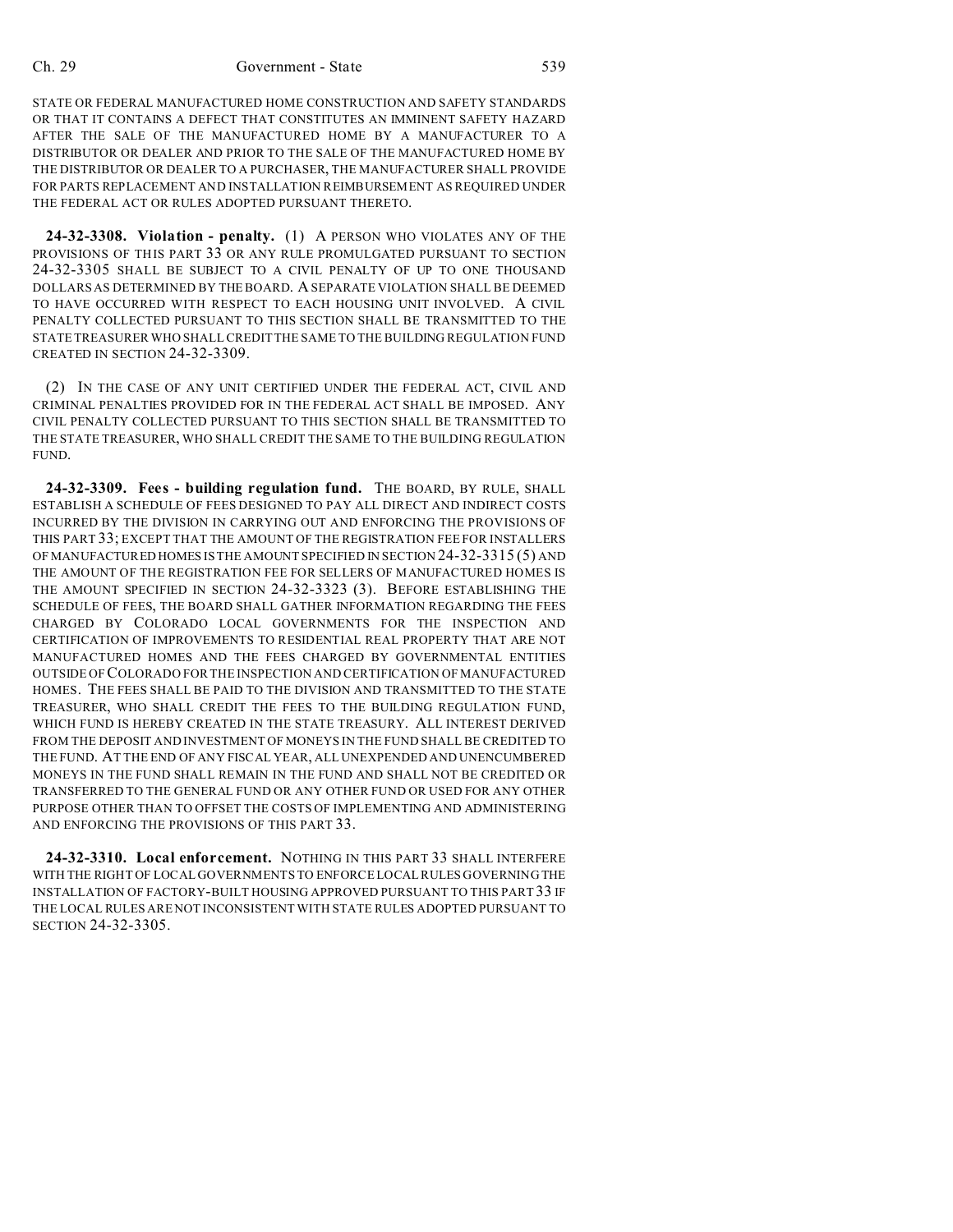**24-32-3311. Certification of factory-built residential and nonresidential structures.** (1) FACTORY-BUILT STRUCTURES MANUFACTURED, SUBSTANTIALLY ALTERED OR REPAIRED, SOLD, OR OFFERED FOR SALE WITHIN THIS STATE AFTER THE EFFECTIVE DATE OF THE RULES PROMULGATED PURSUANT TO THIS PART 33 SHALL BEAR AN INSIGNIA OF APPROVAL ISSUED BY THE DIVISION AND AFFIXED BY THE DIVISION OR AN AUTHORIZED QUALITY ASSURANCE REPRESENTATIVE.

(2) FACTORY-BUILT RESIDENTIAL STRUCTURES MANUFACTURED PRIOR TO MARCH 31, 1971, SHALL BE SUBJECT TO ANY EXISTING STATE OR LOCAL GOVERNMENT RULES RELATING TO THE MANUFACTURE OF THE STRUCTURES.

(3) FACTORY-BUILTNONRESIDENTIALSTRUCTURES MANUFACTURED PRIOR TO JUNE 31, 1991, SHALL BE SUBJECT TO ANY EXISTING STATE OR LOCAL GOVERNMENT RULES RELATING TO THE MANUFACTURE OF THE STRUCTURES.

(4) ALL FACTORY-BUILT STRUCTURES BEARING AN INSIGNIA OF APPROVAL ISSUED BY THE DIVISION AND AFFIXED BY THE DIVISION OR AN AUTHORIZED OUALITY ASSURANCE REPRESENTATIVE PURSUANT TO THIS PART 33 SHALL BE DEEMED TO COMPLY WITH THE REQUIREMENTS OF ALL ORDINANCES OR RULES, INCLUDING THOSE FOR ELECTRICAL AND PLUMBING, ENACTED BY THE STATE GOVERNMENT AND ANY LOCAL GOVERNMENT THAT ARE APPLICABLE TO THE MANUFACTURE OF THE STRUCTURES. THE DETERMINATION BY THE BOARD OF THE SCOPE OF SUCH APPROVAL IS FINAL.

(5) NO FACTORY-BUILT STRUCTURES BEARING AN INSIGNIA OF APPROVAL ISSUED BY THE DIVISION AND AFFIXED BY THE DIVISION OR AN AUTHORIZED QUALITY ASSURANCE REPRESENTATIVE PURSUANT TO THIS PART 33 SHALL BE IN ANY WAY MODIFIED CONTRARY TO THE RULES PROMULGATED PURSUANT TO SECTION 24-32-3305 PRIOR TO OR DURING INSTALLATION UNLESSAPPROVAL IS FIRST OBTAINED FROM THE DIVISION.

(6) ALL MODIFICATIONS AND REPAIRS TO FACTORY-BUILT STRUCTURES PREVIOUSLY INSTALLED SHALL BE SUBJECT TO APPLICABLE LOCAL GOVERNMENT RULES.

**24-32-3312. Notification and correction of defects.** A MANUFACTURER TO BE CERTIFIED AS MEETING FEDERAL STANDARDS SHALL FURNISH NOTIFICATION OF ANY DEFECT IN A MANUFACTURED HOME PRODUCED BY THE MANUFACTURER THAT THE MANUFACTURER DETERMINES, IN GOOD FAITH, RELATES TO A MANUFACTURED HOME CONSTRUCTION OR SAFETY STANDARD OR CONSTITUTESAN IMMINENTSAFETY HAZARD TO THE PURCHASEROFTHE MANUFACTURED HOME WITHIN A REASONABLE TIME AFTER THE MANUFACTURER HAS DISCOVERED THE DEFECT IN ACCORDANCE WITH THE PROVISIONS UNDER THE FEDERAL ACT OR ANY BOARD RULE.

**24-32-3313. Injunctive relief.** THE STATE DIRECTOR OF HOUSING MAY REQUEST THE APPROPRIATE COURT TO ENJOIN THE SALE OR DELIVERY OF ANY FACTORY-BUILT STRUCTURE UPON AN AFFIDAVIT, SPECIFYING THE MANNER IN WHICH THE FACTORY-BUILTSTRUCTURE DOES NOT CONFORM TO THE REQUIREMENTS OF THIS PART 33 OR THE RULES PROMULGATED PURSUANT TO THIS PART 33. THE DIRECTOR MAY SUSPEND THE AUTHORITY OF A MANUFACTURERTO AFFIX INSIGNIAS WHILE INJUNCTIVE RELIEF IS BEING SOUGHT.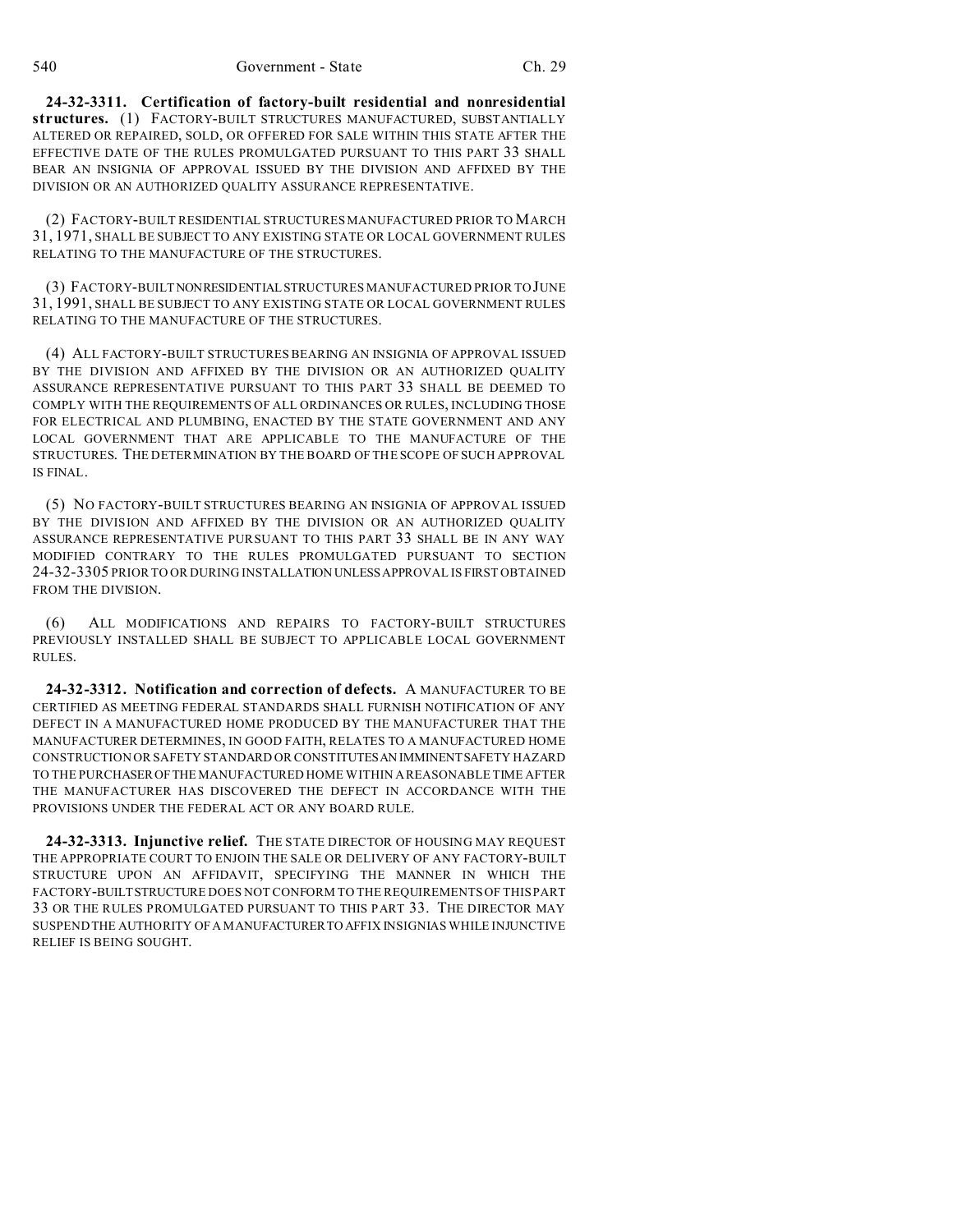**24-32-3314. Cooperation with department of revenue.** THE DIVISION SHALL COOPERATE WITH THE DEPARTMENT OF REVENUE IN ANY MANNER FEASIBLE TO ENSURE THAT THE PROVISIONS OF THIS PART 33 ARE CARRIED OUT.

**24-32-3315. Installers of manufactured homes - registration.** (1) (a) ANY INSTALLER IN THIS STATE SHALL FIRST REGISTER WITH THE DIVISION. A REGISTERED INSTALLER SHALL BE RESPONSIBLE FOR SUPERVISING ALL EMPLOYEES AND FOR THE PROPER AND COMPETENT PERFORMANCE OF ALL EMPLOYEES WORKING UNDER HIS OR HER SUPERVISION.

(b) PERSONS WHO SHALL NOT BE REQUIRED TO REGISTER AS AN INSTALLER WITH THE DIVISION INCLUDE:

(I) A PERSON EMPLOYED BY A REGISTERED OR CERTIFIED INSTALLER, AS WELL AS A PERSON EMPLOYED BY A LEGAL OR COMMERCIAL ENTITY EMPLOYING A REGISTERED OR CERTIFIED INSTALLER WHEN PERFORMING INSTALLATION FUNCTIONS UNDER THE DIRECT ON-SITE SUPERVISION OF THE REGISTERED OR CERTIFIED INSTALLER; AND

(II) A PERSON WHO INSTALLS ONE MANUFACTURED HOME IN A TWELVE-MONTH PERIOD ON REAL PROPERTY OWNED BY THE PERSON.

(c) A HOMEOWNER WHO INSTALLS THE OWNER'S OWN MANUFACTURED HOME IS NOT REQUIRED TO REGISTER AS AN INSTALLER WITH THE DIVISION BUT SHALL COMPLY WITH ALL PROVISIONS OF THIS PART 33 OTHER THAN REGISTRATION PROVISIONS.

(2) EACH REGISTERED INSTALLER SHALL FILE WITH THE DIVISION A LETTER OF CREDIT, CERTIFICATE OF DEPOSIT ISSUED BY A LICENSED FINANCIAL INSTITUTION, OR SURETY BOND ISSUED BY AN AUTHORIZED INSURER IN THE AMOUNT OF TEN THOUSAND DOLLARS FOR THE PERFORMANCE OF AN INSTALLATION PURSUANT TO THE MANUFACTURER'S INSTRUCTIONS OR STANDARDS PROMULGATED BY THE DIVISION. THE LETTER OF CREDIT, CERTIFICATE OF DEPOSIT, OR SURETY BOND SHALL BE FILED WITH THE DIVISION AT THE SAME TIME THE INITIAL APPLICATION FOR REGISTRATION IS FILED.

(3) AN APPLICATION FOR REGISTRATION OR CERTIFICATION AS A MANUFACTURED HOME INSTALLER, WHETHER INITIAL OR RENEWAL, SHALL BE SUBMITTED ON A FORM PROVIDED BY THE DIVISION AND SHALL BE NOTARIZED AND VERIFIED BY A DECLARATION SIGNED UNDER PENALTY OF PERJURY BY THE APPLICANT. THE APPLICATION SHALL CONTAIN, IN ADDITION TO ANY OTHER INFORMATION THE DIVISION MAY REASONABLY REQUIRE, THE NAME,ADDRESS, AND TELEPHONE NUMBER OF THE APPLICANT. THE DIVISION SHALL MAKE THE APPLICATION AND DECLARATION AVAILABLE FOR PUBLIC INSPECTION.

(4) IN ORDER TO BE REGISTERED INITIALLY AS A MANUFACTURED HOME INSTALLER, AN APPLICANT SHALL:

(a) BE AT LEAST EIGHTEEN YEARS OF AGE;

(b) FURNISH WRITTEN EVIDENCE OF SIX MONTHS OF INSTALLATION EXPERIENCE UNDER DIRECT SUPERVISION OF A REGISTERED OR CERTIFIED INSTALLER OR EQUIVALENT TRAINING OR EXPERIENCE AS DETERMINED BY THE DIVISION; AND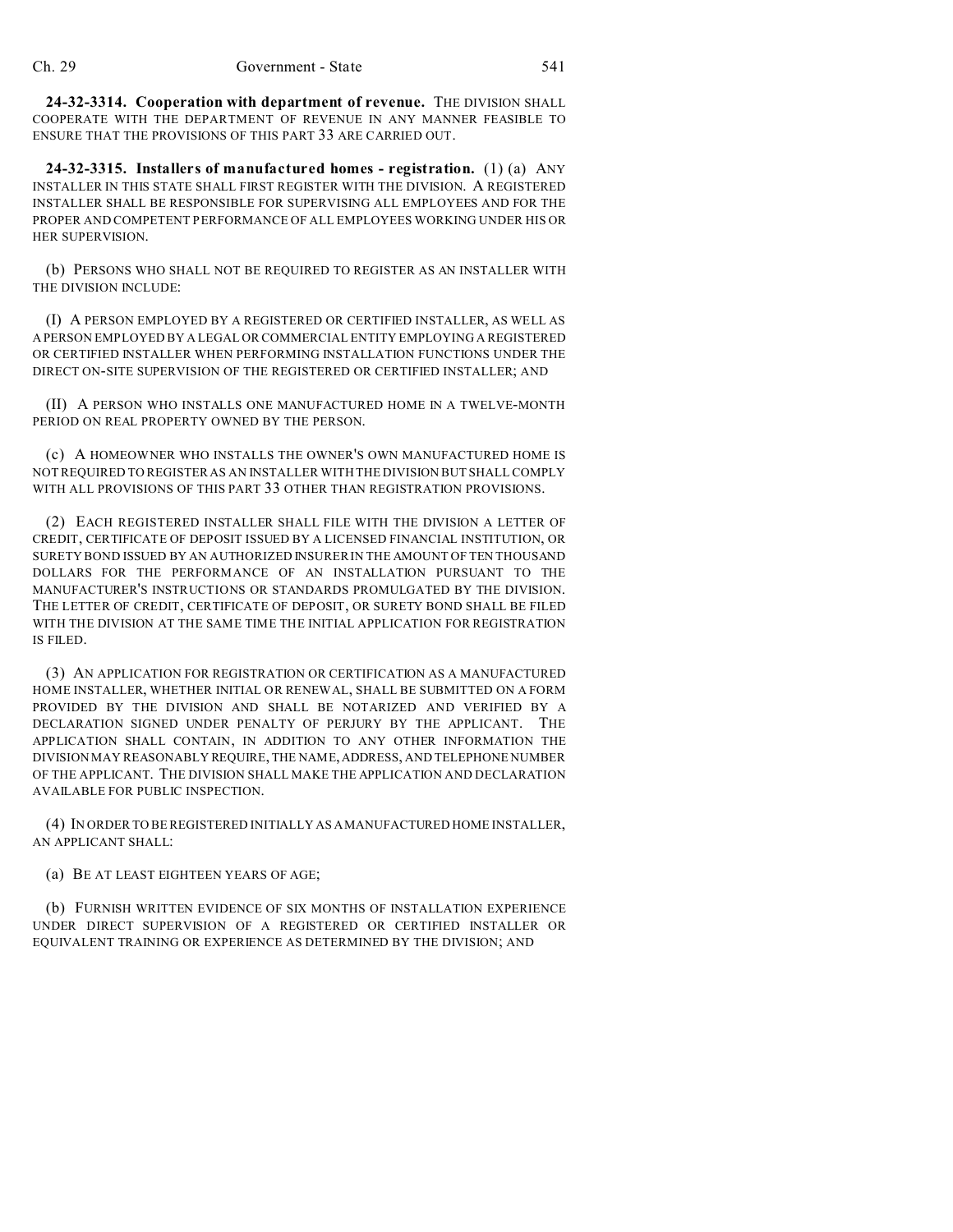(c) CARRY AND PROVIDE PROOF OF LIABILITY INSURANCE IN AN AMOUNT SET BY THE DIVISION BUT NOT LESS THAN ONE HUNDRED THOUSAND DOLLARS.

(5) A REGISTRATION ISSUED PURSUANT TO THIS SECTION SHALL BE VALID FOR ONE YEAR FROM THE DATE OF ISSUANCE AND SHALL NOT BE TRANSFERRED OR ASSIGNED TO ANOTHER PERSON. THE AMOUNT OF THE REGISTRATION FEE SHALL BE NO MORE THAN TWO HUNDRED FIFTY DOLLARS. IF ANY OF THE APPLICATION INFORMATION FOR THE REGISTERED INSTALLER CHANGES AFTER THE ISSUANCE OF A REGISTRATION, THE REGISTERED INSTALLER SHALL NOTIFY THE DIVISION IN WRITING WITHIN THIRTY DAYS FROM THE DATE OF THE CHANGE. THE DIVISION MAY SUSPEND, REVOKE, OR DENY RENEWAL OF A REGISTRATION IF THE REGISTERED INSTALLER FAILS TO NOTIFY THE DIVISION OF ANY CHANGE IN THE APPLICATION.

(6) ANY REGISTERED INSTALLER SEEKING TO RENEW REGISTRATION SHALL, AT THE TIME OF APPLYING FOR RENEWAL, PROVIDE PROOF OF LIABILITY INSURANCE AND A LETTER OF CREDIT, CERTIFICATE OF DEPOSIT, OR SURETY BOND FOR THE REGISTRATION TERM IN COMPLIANCE WITH SUBSECTIONS (2) AND (4) OF THIS SECTION.

(7) (a) ANY REGISTERED INSTALLER WHO HAS PERFORMED FIVE INSTALLATIONS THAT HAVE PASSED INSPECTION BY THE DIVISION MAY APPLY TO THE DIVISION FOR CERTIFICATION. THE DIVISIONSHALLISSUE CERTIFICATION TO QUALIFIED REGISTERED INSTALLERS. THE DIVISION SHALL NOT CHARGE A FEE FOR CERTIFICATION OF INSTALLERS.

(b) INSTALLATIONS PERFORMED BY CERTIFIED INSTALLERS SHALL ONLY BE INSPECTED BY THE DIVISION OR AN INDEPENDENT CONTRACTOR UPON THE WRITTEN REQUEST OF THE OWNER, INSTALLER, MANUFACTURER, OR RETAILER. THE OWNER, INSTALLER, MANUFACTURER, OR RETAILER SHALL HAVE THE RIGHT TO BE PRESENT AT ANY INSPECTION.

**24-32-3316. Compliance with manufacturer's installation instructions.** ANY INSTALLATION OF A MANUFACTURED HOME IN THIS STATE SHALL BE PERFORMED IN STRICT ACCORDANCE WITH THE APPLICABLE MANUFACTURER'S INSTALLATION INSTRUCTIONS. WHERE THE MANUFACTURER'S INSTRUCTIONS ARE NOT APPLICABLE, INSTALLATION SHALL BE IN ACCORDANCE WITH STANDARDS PROMULGATED BY THE DIVISION. A COPY OF THE MANUFACTURER'S INSTRUCTIONS OR THE STANDARDS PROMULGATED BY THE DIVISION SHALL BE AVAILABLE AT THE TIME OF INSTALLATION AND INSPECTION.

**24-32-3317. Installation of manufactured homes - certificates - inspections - rules.** (1) BEFORE BEGINNING THE INSTALLATION OF A MANUFACTURED HOME, THE OWNER OR REGISTERED INSTALLER OF A MANUFACTURED HOME SHALL MAKE AN APPLICATION FOR AN INSTALLER'S CERTIFICATE FROM THE DIVISION.

(2) THE DIVISION MAY CERTIFY ANY INSTALLER WHO PROVIDES EVIDENCE OF FIVE OR MORE INSTALLATIONS OF MANUFACTURED HOMES PERFORMED BY THE INSTALLER FOR WHICH CERTIFICATES HAVE PREVIOUSLY BEEN ISSUED PURSUANT TO THIS SECTION WHEN, IN THE JUDGMENT OF THE DIVISION, THE INSTALLER HAS DEMONSTRATED THE ABILITY TO SUCCESSFULLY COMPLETE INSTALLATIONS OF MANUFACTURED HOMES IN ACCORDANCE WITH THE REQUIREMENTS OF THIS PART 33. AN INSTALLER CERTIFIED BY THE DIVISION MAY, AT THE TIME OF OBTAINING AN INSTALLATION CERTIFICATE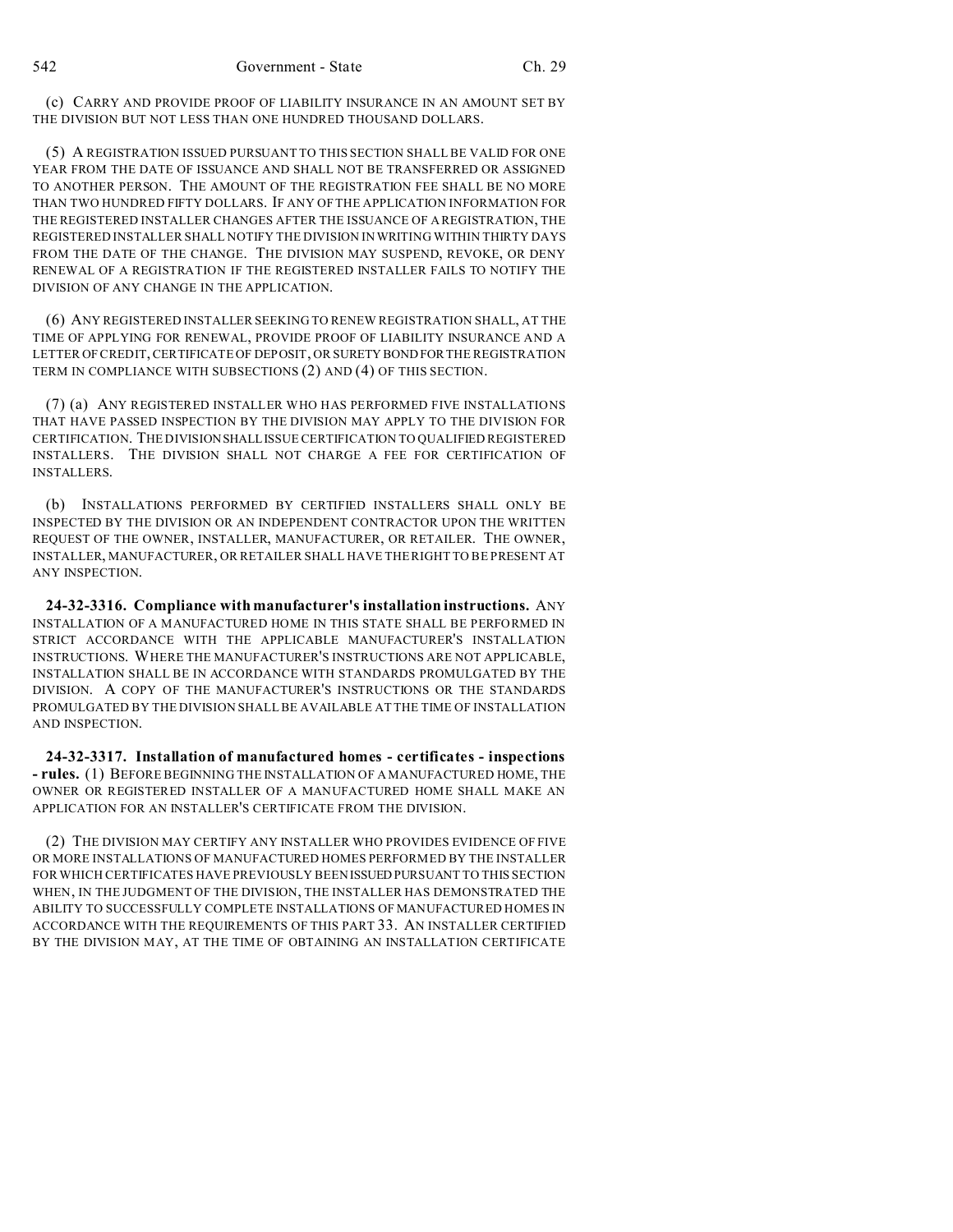## Ch. 29 Government - State 543

REQUIRED BY SUBSECTION (1) OF THIS SECTION, OBTAIN A STANDARD FORM OF CERTIFICATE OF INSTALLATION TO BE COMPLETED BY THE CERTIFIED INSTALLER UPON COMPLETION OF THE INSTALLATION OF THE MANUFACTURED HOME IN ACCORDANCE WITH THE REQUIREMENTS OF THIS PART 33. THE CERTIFIED INSTALLER SHALL, UPON ATTACHMENT OF THE CERTIFICATE OF INSTALLATION TO THE MANUFACTURED HOME, TRANSMIT A REPORT OF THE CERTIFICATE TO THE DIVISION. THE DIVISION OR INDEPENDENT CONTRACTOR AT THE REQUESTOFTHEDIVISION MAY, AT THE DIVISION'S SOLE DISCRETION, INSPECT THE INSTALLATION OF ANY MANUFACTURED HOME PERFORMED BY A CERTIFIED INSTALLER PURSUANT TO THIS SUBSECTION (2) AND MAY REQUIRE THE CERTIFIED INSTALLER TO CORRECT, WITHIN A PERIOD ESTABLISHED BY RULE PROMULGATED BY THE BOARD, ANY DEFECTS OR DEFICIENCIES IN THE INSTALLATION. THE DIVISION MAY REVOKE THE CERTIFICATION OF ANY INSTALLER CERTIFIED PURSUANT TO THIS SUBSECTION (2) WHEN, IN THE JUDGMENT OF THE DIVISION, THE INSTALLER HAS PERFORMED INSTALLATIONS OF A MANUFACTURED HOME IN VIOLATION OF THE REQUIREMENTS OF THIS PART 33. ANY INSTALLER WHOSE CERTIFICATION HAS BEEN SO REVOKED MAY APPLY FOR RECERTIFICATION IN ACCORDANCE WITH RULES PROMULGATED BY THE DIVISION.

(3) (a) THE DIVISION MAY SUSPEND OR REVOKE THE REGISTRATION OF A REGISTERED INSTALLER IF THE INSTALLER FAILS TO:

(I) COMPLY WITH THE REGISTRATION REQUIREMENTS OF SECTION 24-32-3315; OR

(II) OTHERWISE PAY TO THE OWNER OR OCCUPANT OF A MANUFACTURED HOME:

(A) THE COST OF AN INSPECTION THAT FAILS TO MEET THE REQUIREMENTS OF THE MANUFACTURER'S INSTRUCTIONS OR THE STANDARDS PROMULGATED BY THE DIVISION;

(B) THE COST OF ANY SUBSEQUENT REPAIRS THAT ARE NECESSARY TO BRING THE INSTALLATION INTO COMPLIANCE WITH THE MANUFACTURER'S INSTRUCTIONS OR THE STANDARDS PROMULGATED BY THE DIVISION; OR

(C) THE COST OF SUBSEQUENT REQUIRED INSPECTIONS.

(b) THE DIVISION MAY EXECUTE A PERFORMANCE BOND ON BEHALF OF AN OWNER.

(4) AN OWNER AND A REGISTERED INSTALLER SHALL DISPLAY AN INSTALLER'S CERTIFICATE AT THE SITE OF A MANUFACTURED HOME TO BE INSTALLED UNTIL A CERTIFICATE OF INSTALLATION IS ISSUED BY THE DIVISION.

(5) (a) THE DIVISION SHALL ADOPT RULES THAT SPECIFY A STANDARD FORM TO BE USED STATEWIDE BY THE DIVISION OR AN INDEPENDENT CONTRACTOR AS A CERTIFICATE OF INSTALLATION CERTIFYING THAT A MANUFACTURED HOME WAS INSTALLED IN COMPLIANCE WITH THE PROVISIONS OF THIS PART 33. THE CERTIFICATE OF INSTALLATION SHALL INCLUDE BUT NOT BE LIMITED TO THE FOLLOWING:

(I) THE NAME, ADDRESS, AND TELEPHONE NUMBER OF THE DIVISION;

(II) THE DATE THE INSTALLATION WAS COMPLETED; AND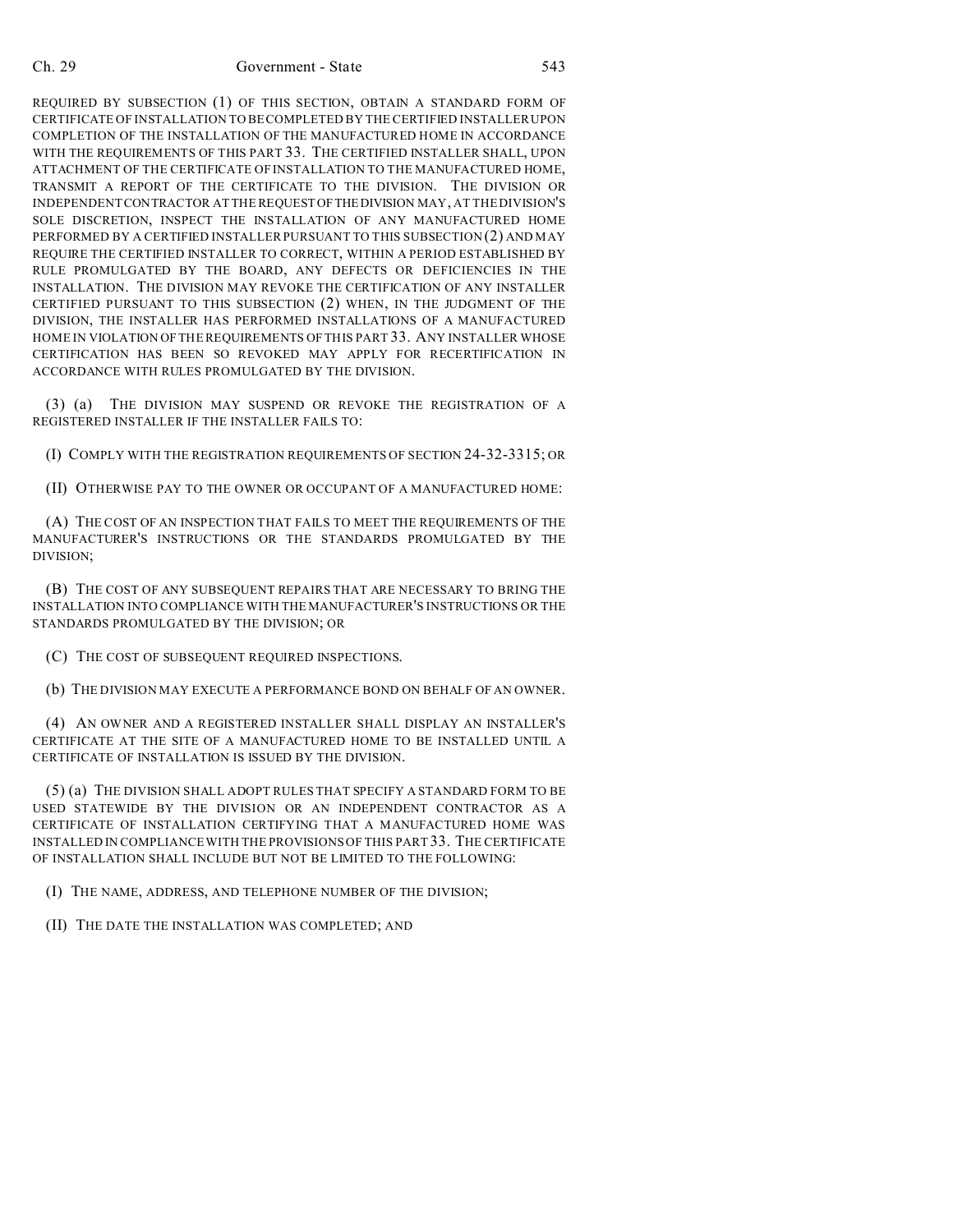(III) THE NAME, ADDRESS, TELEPHONE NUMBER, AND REGISTRATION NUMBER OF THE REGISTERED INSTALLER WHO PERFORMED THE INSTALLATION.

(b) IF A VACANT MANUFACTURED HOME FAILS AN INSTALLATION INSPECTION BECAUSE OF CONDITIONS THAT ENDANGER THE HEALTH OR SAFETY OF THE OCCUPANT, THE MANUFACTURED HOME SHALL NOT BE OCCUPIED. IF A MANUFACTURED HOME FAILS AN INSTALLATION INSPECTION BECAUSE OF CONDITIONS THAT DO NOT ENDANGER THE HEALTH OR SAFETY OF THE OCCUPANT, THE MANUFACTURED HOME MAY BE OCCUPIED PENDING THE CORRECTION OF THOSE DEFECTS OR DEFICIENCIES THAT SERVED AS THE BASIS OF THE FAILED INSPECTION.

(6) IN ADDITION TO INSPECTIONS PERFORMED PURSUANT TO SUBSECTION (2) OF THIS SECTION, THE DIVISION OR THE INDEPENDENT CONTRACTOR THAT PERFORMS INSPECTIONS AND ENFORCEMENT OF PROPER INSTALLATION OF MANUFACTURED HOMES SHALL INSPECT THE INSTALLATION OF A MANUFACTURED HOME UPON REQUEST FILED BY THE OWNER, INSTALLER, MANUFACTURER, OR RETAILER OF A MANUFACTURED HOME. THE INSPECTION SHALL BE PAID FOR BY THE PARTY WHO REQUESTED THE INSPECTION.

(7) IF THE INSTALLATION OF A MANUFACTURED HOME BY AN INSTALLER HAS FAILED THE INSPECTION CONDUCTED BY THE DIVISION OR THE INDEPENDENT CONTRACTOR AND IT IS DETERMINED BY THE DIVISION OR THE INDEPENDENT CONTRACTOR THAT THE INSTALLER HAS VIOLATED ANY OF THE INSTALLATION STANDARDS PROMULGATED BY THE DIVISION, THE INSTALLER SHALL REIMBURSE THE PARTY REQUESTING THE INSPECTION FOR THE COST OF THE FAILED INSPECTION AND SHALL PAY FOR ANY SUBSEQUENT REPAIRS NECESSARY TO BRING THE INSTALLATION INTO COMPLIANCE WITH THE MANUFACTURER'S INSTRUCTIONS OR STANDARDS PROMULGATED BY THE DIVISION. THE INSTALLER SHALL ALSO PAY FOR ANY SUBSEQUENT INSPECTIONS REQUIRED BY THE DIVISION OR THE INDEPENDENT CONTRACTOR. FAILURE OF THE INSTALLER TO PAY FOR ANY INSPECTIONS OR SUBSEQUENT REPAIRS DEEMED NECESSARY BY THE DIVISION OR THE INDEPENDENT CONTRACTOR SHALL RESULT IN THE FORFEITURE OF THE INSTALLER'S PERFORMANCE BOND ON BEHALF OF THE OWNER OF THE MANUFACTURED HOME.

(8) THE DIVISION MAY AUTHORIZE AN INDEPENDENT CONTRACTOR TO PERFORM INSPECTIONS AND ENFORCEMENT OF PROPER INSTALLATION OF MANUFACTURED HOMES. THE DIVISION MAY PROVIDE TRAINING FOR INDEPENDENT CONTRACTORS. INDEPENDENT CONTRACTORS SHALL BE CERTIFIED BY THE DIVISION TO PERFORM INSTALLATION INSPECTIONS. THE DIVISION SHALL ESTABLISH BY RULE THE QUALIFICATIONS OF AN INSPECTOR AND THE AREAS OF EXPERTISE NECESSARY FOR INSPECTING MANUFACTURED HOMES. THE QUALIFICATIONS FOR AN INSPECTOR INCLUDE BUT ARE NOT LIMITED TO THOSE OF A PROFESSIONAL CIVIL ENGINEER OR LOCAL HOUSING INSPECTOR OR INDEPENDENT CONTRACTOR.

(9) IF AN INSTALLATION OR SUBSEQUENT REPAIR OF AN INSTALLATION BY AN INSTALLER FAILS TO MEET THE STANDARDS PROMULGATED BY THE DIVISION WITHIN A PERIOD DETERMINED BY THE DIVISION, THE DIVISION SHALL INVESTIGATE THE ACTIONS OF THE INSTALLER. THE DIVISION MAY REVOKE, SUSPEND, OR REFUSE TO RENEW THE REGISTRATION OR CERTIFICATION OF THE INSTALLER FOR FAILING TO COMPLY WITH THE DIVISION'S STANDARDS REGARDING INSTALLATION OF A MANUFACTURED HOME. ANY INDEPENDENT CONTRACTOR THAT KNOWS OF AN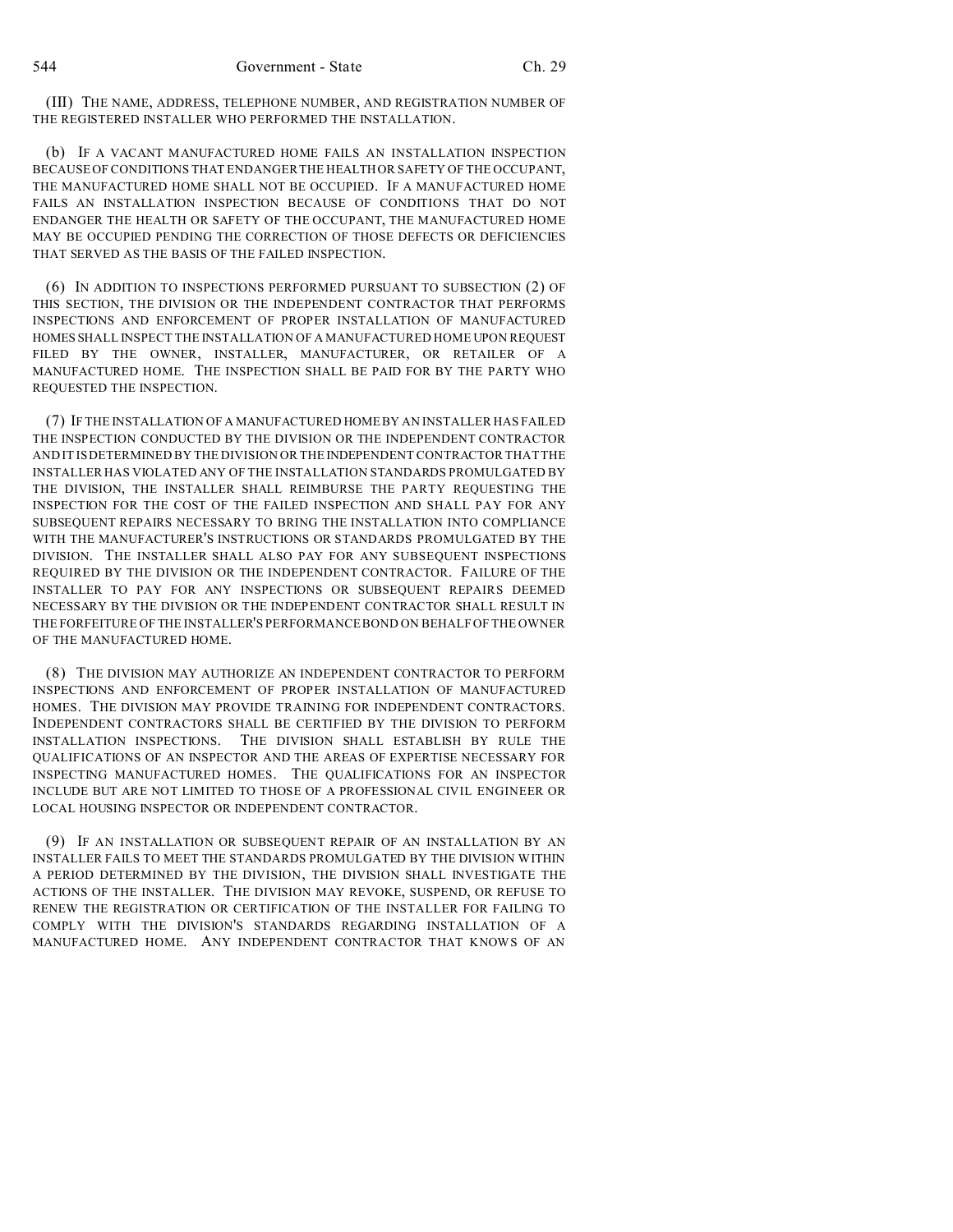INSTALLER WHOSE INSTALLATIONS FAIL INSPECTION AND HAVE NOT BEEN CURED BY SUBSEQUENT REPAIR SHALL REQUEST THAT THE DIVISION INVESTIGATE THE INSTALLER.

(10) THE DIVISION SHALL ADOPT RULES CONCERNING:

(a) A STANDARD INSTALLER INSPECTION FORM TO BE USED STATEWIDE BY THE DIVISION OR AN INDEPENDENT CONTRACTOR THAT PERFORMS MANUFACTURED HOME INSTALLATION INSPECTION AND ENFORCEMENT ACTIVITIES;

(b) CERTIFICATION REQUIREMENTS FOR INDEPENDENT CONTRACTORS TO USE TO INSPECT INSTALLATIONS;

(c) PROPER INSTALLATION INSPECTION AND ENFORCEMENT STANDARDS;

(d) A STANDARD CERTIFICATE OF INSTALLATION TO BE USED STATEWIDE BY THE DIVISION; AND

(e) ANY OTHER RULE NECESSARY FOR THE IMPLEMENTATION OF MANUFACTURED HOME INSTALLATION REQUIREMENTS IN THIS PART 33.

**24-32-3318. Local installation standards preempted.** A LOCAL GOVERNMENT UNIT MAY NOT ADOPT LESS STRINGENT STANDARDS FOR THE INSTALLATION OF A MANUFACTURED HOME THAN THOSE PROMULGATED BY THE DIVISION. A LOCAL GOVERNMENT UNIT MAY NOT, WITHOUT EXPRESS CONSENT BY THE DIVISION, ADOPT DIFFERENT STANDARDS THAN THE STANDARDS FOR THE INSTALLATION OF A MANUFACTURED HOME PROMULGATED BY THE DIVISION. NOTHING IN THIS SECTION SHALL PRECLUDE A LOCAL GOVERNMENT UNIT FROM ENACTING STANDARDS FOR MANUFACTURED HOMES CONCERNING UNIQUE PUBLIC SAFETY REQUIREMENTS, SUCH AS WEIGHT RESTRICTIONS FOR SNOW LOADS OR WIND SHEAR FACTORS, AS OTHERWISE PERMITTED BY LAW.

**24-32-3319. Prohibited acts.** IT SHALL BE UNLAWFUL FOR ANY PERSON TO PERFORM AN INSTALLATION WITHOUT REGARD TO WHETHER THE PERSON RECEIVES COMPENSATION,EXCEPT AS PROVIDED IN THIS PART 33. ANY INTENTIONAL VIOLATION OF THE INSTALLATION PROVISIONS OF THIS PART 33 CONSTITUTES A DECEPTIVE TRADE PRACTICE SUBJECT TO THE PROVISIONS OF ARTICLE 1 OF TITLE 6, C.R.S. HOWEVER, DAMAGES SHALL BE LIMITED IN ACCORDANCE WITH THE PROVISIONS OF SECTION 6-1-113 (2.7), C.R.S.

**24-32-3320. Penalty for violation.** ANY PERSON FOUND TO HAVE PERFORMED AN INSTALLATION IN A MANNER CONTRARY TO THE REQUIREMENTS OF THIS PART 33 SHALL BE SUBJECT TO REVOCATION OR SUSPENSION OF AN INSTALLER'SREGISTRATION, FINES, OR ANY OTHER MEASURES AS PRESCRIBED BY RULE PROMULGATED BY THE DIVISION OR OTHER APPLICABLE COLORADO LAW. MULTIPLE VIOLATIONS OF THIS PART 33 COMMITTED DURING A SINGLE INSTALLATION SHALL CONSTITUTE ONE VIOLATION. EACH INSTALLATION PERFORMED IN VIOLATION OF THIS PART 33 SHALL CONSTITUTE A SEPARATE VIOLATION. FINES SHALL BE PAID TO THE DIVISION AND TRANSMITTED TO THE STATE TREASURER WHO SHALL CREDIT THE FEES TO THE BUILDING REGULATION FUND CREATED IN SECTION 24-32-3309.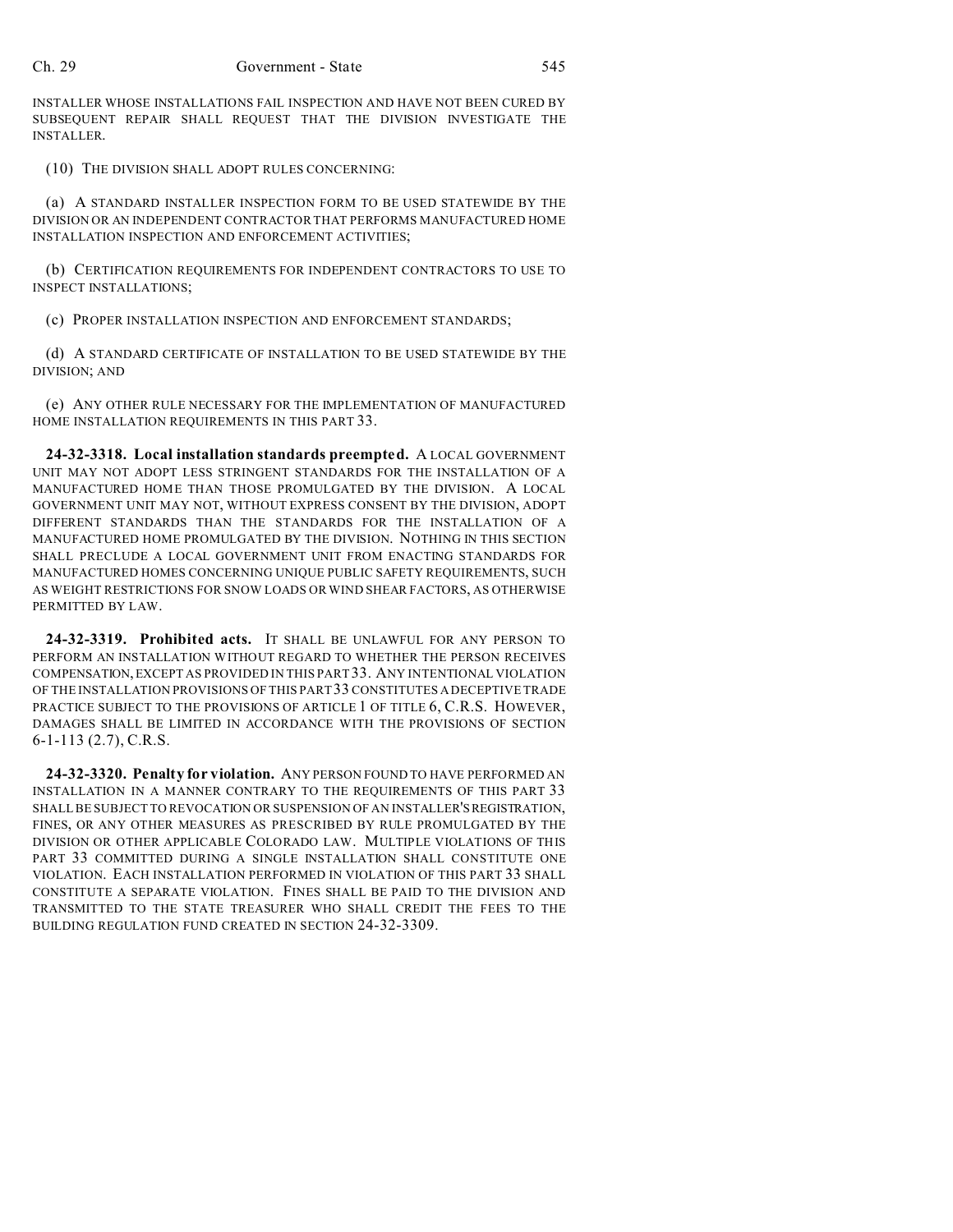**24-32-3321. Investigations of consumer complaints.** THE DIVISION MAY INVESTIGATE COMPLAINTS FILED BY OWNERS, OCCUPANTS, OR OTHER CONSUMERS RELATING TO THE INSTALLATION OF MANUFACTURED HOMES AS NECESSARY TO ENFORCE AND ADMINISTER THIS PART 33.

**24-32-3322. Training of inspectors - acceptance of gifts, grants, and** donations. (1) ON AND AFTER JULY 1, 2000, THE DIVISION SHALL TRAIN INDEPENDENT CONTRACTORS TO PERFORM INSTALLATION INSPECTIONS FOR MANUFACTURED HOMES. THE TRAINING SHALL ENABLE INDEPENDENT CONTRACTORS WHO SUCCESSFULLY COMPLETE THE TRAINING TO BECOME CERTIFIED BY THE DIVISION.

(2) ON AND AFTER JULY 1, 2000, THE DIVISION MAY ACCEPT GIFTS, GRANTS, OR DONATIONS FOR THE TRAINING OF INDEPENDENT CONTRACTORS. THE GIFTS, GRANTS, OR DONATIONS RECEIVED SHALL BE TRANSMITTED TO THE STATE TREASURER WHO SHALL CREDIT THE MONEYS TO THE BUILDING REGULATION FUND CREATED IN SECTION 24-32-3309.

**24-32-3323. Sellers of manufactured homes - registration.** (1) ANY PERSON WHOSEBUSINESS INVOLVES THE SALE OF MANUFACTURED HOMES SHALL BE REQUIRED TO REGISTER WITH THE DIVISION BEFORE ENGAGING IN THE BUSINESS OF SELLING MANUFACTURED HOMES IN COLORADO. ANY PERSON WHO WISHES TO ENGAGE IN THE BUSINESS OF SELLING MANUFACTURED HOMES IN COLORADO THROUGH ADVERTISING OR SALES ACTIVITIES BUT WHO DOES NOT OPERATE A RETAIL LOCATION IN COLORADO SHALL OBTAIN A SINGLE REGISTRATION. ANY PERSON WHO WISHES TO ENGAGE IN THE BUSINESS OF SELLING MANUFACTURED HOMES FROM ONE OR MORE RETAIL LOCATIONS IN COLORADO SHALL OBTAIN A SEPARATE REGISTRATION FOR EACH LOCATION. THE REGISTRATION REQUIREMENTSOF THIS SECTION SHALL NOT APPLY TO ANY INDIVIDUAL WHO, FOR A SALARY, COMMISSION, OR COMPENSATION OF ANY KIND, IS EMPLOYED DIRECTLY OR INDIRECTLY BY ANY REGISTERED MANUFACTURED HOME SELLER TO SELL OR NEGOTIATE FOR THE SALE OF MANUFACTURED HOMES.

(2) AN APPLICATION FOR A REGISTRATION OR RENEWAL REQUIRED BY THIS SECTION SHALL BE SUBMITTED ON A FORM PROVIDED BY THE DIVISION AND SHALL BE VERIFIED BY A DECLARATION SIGNED, UNDER PENALTY OF PERJURY, BY A PRINCIPAL OF THE MANUFACTURED HOME SELLER. THE APPLICATION SHALL CONTAIN, IN ADDITION TO SUCH OTHER INFORMATION REGARDING THE CONDUCT OF THE MANUFACTURED HOME SELLER'S BUSINESS AS THE DIVISION MAY REASONABLY REQUIRE, THE NAME,ADDRESS, AND POSITION OF EACH PRINCIPAL OF THE MANUFACTURED HOME SELLER AND EACH PERSON WHO EXERCISES MANAGEMENT RESPONSIBILITIES AS PART OF THE MANUFACTURED HOME SELLER'S BUSINESS ACTIVITIES. THE APPLICATION SHALL ALSO CONTAIN THE ADDRESS AND TELEPHONE NUMBER OF EACH RETAIL LOCATION OPERATED BY THE APPLICANT AS WELL AS THE LOCATION AND ACCOUNT NUMBER OF THE SEPARATE FIDUCIARY ACCOUNT REQUIRED BY SECTION 24-32-3324 (1). THE DECLARATION SHALL SPECIFY THE DATE AND LOCATION OF THE SIGNING, AND THE DIVISION SHALL PRESERVE THE APPLICATION AND DECLARATION AND MAKE THEM AVAILABLE FOR PUBLIC INSPECTION.

(3) A REGISTRATION ISSUED PURSUANT TO SUBSECTION (2) OF THIS SECTION SHALL BE VALID FOR ONE YEAR AFTER THE DATE OF ISSUANCE. THE AMOUNT OF THE REGISTRATION FEE SHALL BE NO MORE THAN TWO HUNDRED DOLLARS. IF, AFTER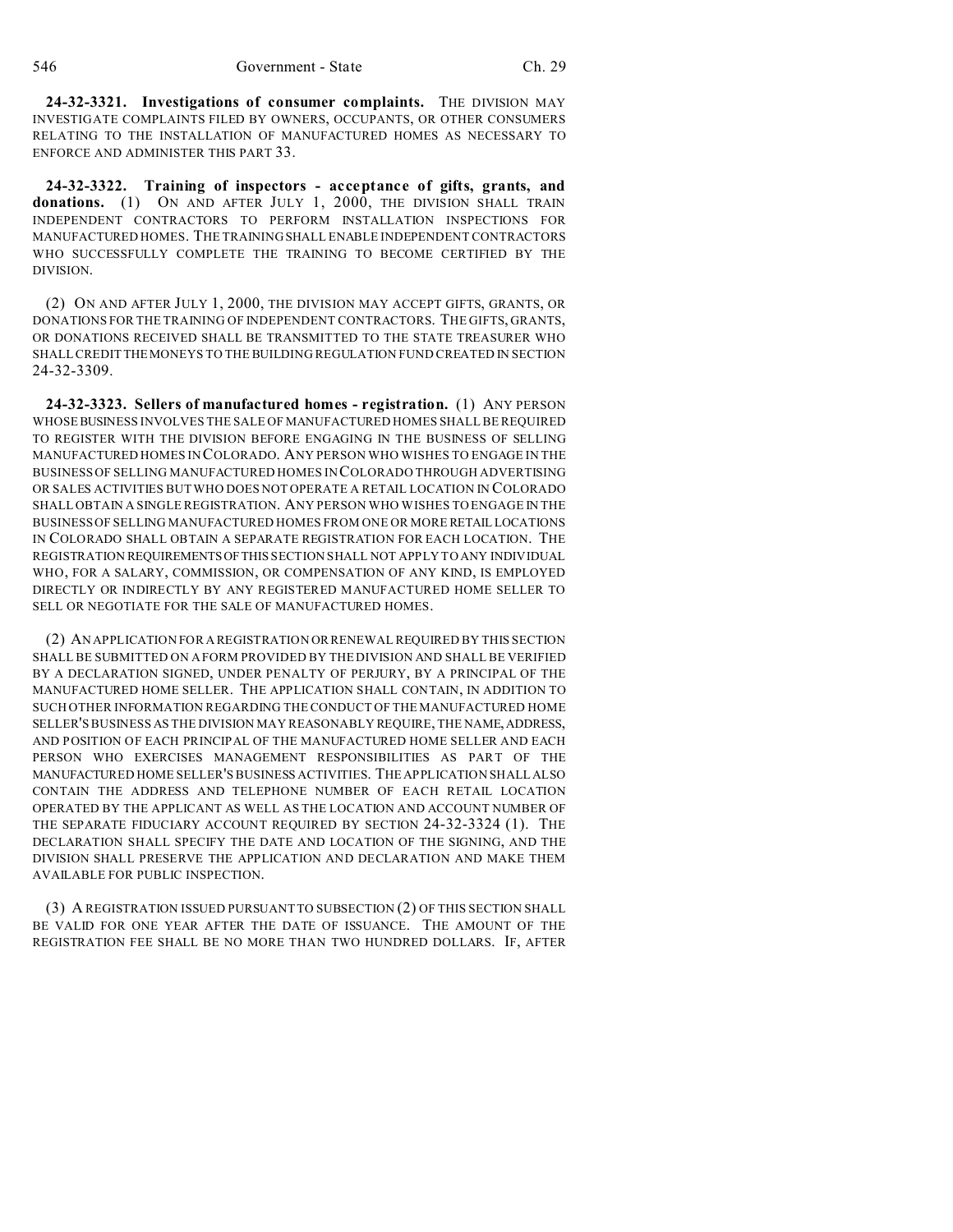ISSUANCE OF A REGISTRATION, ANY OF THE REQUIRED INFORMATION SUBMITTED WITH THE APPLICATION FOR THE REGISTRATION PURSUANT TO SUBSECTION (2) OF THIS SECTION BECOMES INACCURATE, A PRINCIPAL OF THE MANUFACTURED HOME SELLER SHALL NOTIFY THE DIVISION IN WRITING OF THE INACCURACY WITHIN THIRTY DAYS AND PROVIDE THE DIVISION WITH ACCURATE UPDATED INFORMATION.

(4) FOR PURPOSES OF THIS SECTION, A PERSON IS NOT ENGAGED IN THE BUSINESS OF SELLING MANUFACTURED HOMES IF THE PERSON:

(a) IS A NATURAL PERSON ACTING PERSONALLY IN SELLING A MANUFACTURED HOME OWNED OR LEASED BY THE PERSON;

(b) SELLS A MANUFACTURED HOME IN THE COURSE OF ENGAGING IN ACTIVITIES THAT ARE SUBJECT TO THE PROVISIONS OF ARTICLE 61 OF TITLE 12, C.R.S., OR ACTIVITIES THAT WOULD BE SUBJECT TO THE PROVISIONS BUT FOR A SPECIFIC EXEMPTION SET FORTH IN ARTICLE 61 OF TITLE 12, C.R.S.;

(c) SELLS A MANUFACTURED HOME FOR SALVAGE OR NONRESIDENTIAL USE; OR

(d) DIRECTLY OR INDIRECTLY SELLS, IN ANY CALENDAR YEAR, THREE OR FEWER PREVIOUSLY OCCUPIED MANUFACTURED HOMES THAT ARE OWNED BY A MANUFACTURED HOME PARK OWNER AND ARE LOCATED WITHIN ONE OR MORE MANUFACTURED HOME PARKS IN COLORADO.

**24-32-3324. Escrow and bonding requirements.** (1) ANY PERSON REQUIRED TO REGISTER WITH THE DIVISION PURSUANT TO SECTION 24-32-3323 SHALL ESCROW ALL MANUFACTURED HOME SALE DOWN PAYMENTS IN A SEPARATE FIDUCIARY ACCOUNT IN A BANK OR TRUST COMPANY THAT DOES BUSINESS IN THE STATE OF COLORADO UNTIL THE MANUFACTURED HOME IS DELIVERED TO THE PURCHASER.

(2) A PERSON REQUIRED TO REGISTER WITH THE DIVISION PURSUANT TO SECTION 24-32-3323 SHALL PROVIDE A LETTER OF CREDIT, CERTIFICATE OF DEPOSIT ISSUED BY A LICENSED FINANCIAL INSTITUTION, OR SURETY BOND ISSUED BY AN AUTHORIZED INSURER IN THE AMOUNT OF FIFTY THOUSAND DOLLARS AND CONDITIONED UPON THE PERSON'S REFUND OF ANY HOME SALE DOWN PAYMENT IN ACCORDANCE WITH THE TERMS OF THE CONTRACT PURSUANT TO WHICH THE PAYMENT WAS RECEIVED. A PERSON REQUIRED TO REGISTER WITH THE DIVISION PURSUANT TO SECTION 24-32-3323 WHO WISHES TO ENGAGE IN THE BUSINESS OF SELLING MANUFACTURED HOMES FROM ONE OR MORE RETAIL LOCATIONS IN COLORADO NEED NOT PROVIDE A SEPARATE LETTER OF CREDIT, CERTIFICATE OF DEPOSIT, OR SURETY BOND FOR EACH RETAILLOCATION, BUT MAY MEET THE REQUIREMENTS OF THIS SECTION BY PROVIDING A SINGLE LETTER OF CREDIT, CERTIFICATE OF DEPOSIT, OR SURETY BOND. THE LETTER OF CREDIT, CERTIFICATE OF DEPOSIT, OR SURETY BOND SHALL BE FILED WITH THE DIVISION AT THE SAME TIME AS THE INITIAL APPLICATION FOR REGISTRATION AND SHALL BE DRAWN IN FAVOR OF THE ATTORNEY GENERAL FOR THE USE OF THE PEOPLE OF COLORADO. AT LEAST ONCE PER MONTH, THE DIVISION SHALL SEND THE ATTORNEY GENERAL AN UPDATED LIST OF ALL PERSONS REGISTERED AND BONDED PURSUANT TO THE REQUIREMENTS OF THIS PART 33. THE LETTER OF CREDIT, CERTIFICATE OF DEPOSIT, OR SURETY BOND SHALL BE REVOCABLE ONLY UPON THE WRITTEN CONSENT OF THE ATTORNEY GENERAL. HOWEVER, A FINANCIAL INSTITUTION OR AUTHORIZED INSURER SHALL ONLY BE REQUIRED TO MAKE PAYMENT TO A PERSON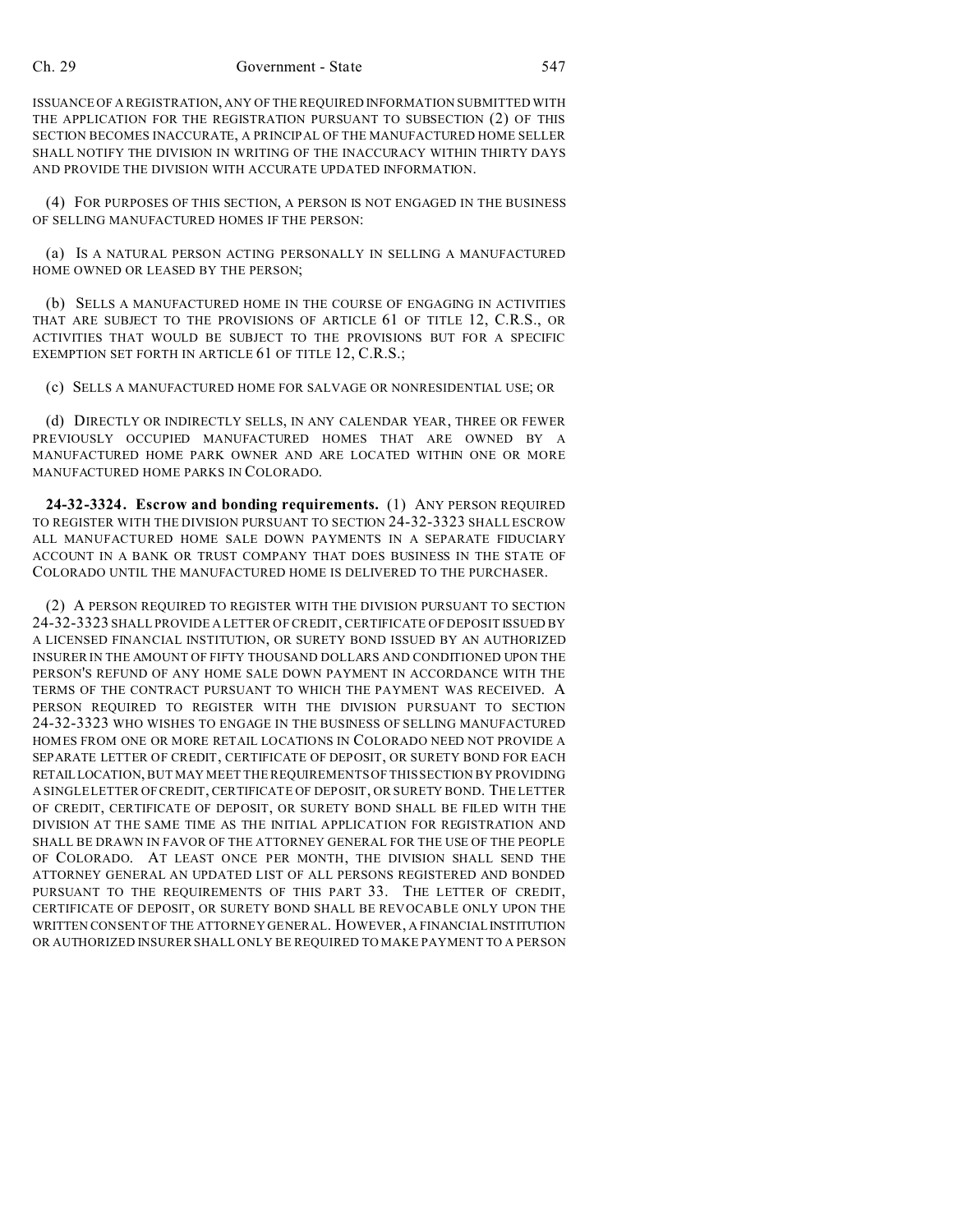MAKING A CLAIM AGAINST THE LETTER OF CREDIT, CERTIFICATE OF DEPOSIT, OR SURETY BOND IF A COURT OF COMPETENT JURISDICTION HAS RENDERED A FINAL JUDGMENT IN FAVOR OF SUCH PERSON BASED ON A FINDING THAT THE REGISTERED PERSON FAILED TO REFUND A MANUFACTURED HOME DOWN PAYMENT OR PROVIDE A REASONABLE PER DIEM LIVING EXPENSE IN VIOLATION OF THE CONTRACTUAL PROVISIONS REQUIRED BY SECTION 24-32-3325 OR UPON A CEASING OF BUSINESS OPERATIONS OR A BANKRUPTCY FILING BY THE REGISTERED PERSON. ANY PERSON WHO IS REQUIRED TO REGISTER WITH THE DIVISION PURSUANT TO SECTION 24-32-3323 AND WHO FAILS TO PROVIDE A LETTER OF CREDIT, CERTIFICATE OF DEPOSIT, OR SURETY BOND AS REQUIRED BY THIS SUBSECTION (2) OR WHO OTHERWISE FAILS TO PAY ANY JUDGMENT BY A COURT OF COMPETENT JURISDICTION IN FAVOR OF A PURCHASER OF A MANUFACTURED HOME SHALL BE SUBJECT TO THE SUSPENSION OR REVOCATION OF THE REGISTRATION BY THE DIVISION.

**24-32-3325. Contract for sale of manufactured home - requirements.** (1) A SELLER WHO IS REQUIRED TO REGISTER WITH THE DIVISION PURSUANT TO SECTION 24-32-3323 SHALL MAKE THE FOLLOWING DISCLOSURES IN ANY CONTRACT FOR THE SALE OF A MANUFACTURED HOME:

(a) THAT THE BUYER MAY HAVE NO LEGAL RIGHT TO RESCIND THE CONTRACT ABSENT DELINQUENT DELIVERY OF THE MANUFACTURED HOME OR THE EXISTENCE OF A SPECIFIC RIGHT OF RESCISSION SET FORTH IN THE CONTRACT;

(b) THAT THE SELLER HAS A SEPARATE FIDUCIARY ACCOUNT FOR THE ESCROW OF HOME SALE DOWN PAYMENTS PENDING DELIVERY OF THE MANUFACTURED HOME AND A LETTER OF CREDIT, CERTIFICATE OF DEPOSIT, OR SURETY BOND FILED WITH THE DIVISION FOR THE REPAYMENT OF HOME SALE DOWN PAYMENTS PENDING DELIVERY OF MANUFACTURED HOMES;

(c) THAT AN AGGRIEVED PERSON MAY FILE A COMPLAINT FOR A REFUND OF A DOWN PAYMENT HELD IN ESCROW BY A SELLER OF MANUFACTURED HOMES AGAINST THE SELLER WITH THE ATTORNEY GENERAL OR WITH THE DISTRICT ATTORNEY FOR THE DISTRICT IN WHICH THE SALE OCCURS; AND

(d) THAT AN AGGRIEVED PERSON MAY BRING A CIVIL ACTION PURSUANT TO THE PROVISIONS OF THE "COLORADO CONSUMER PROTECTION ACT", ARTICLE 1 OF TITLE 6, C.R.S, TO REMEDY VIOLATIONS OF MANUFACTURED HOME SELLER REQUIREMENTS IN THIS PART 33.

(2) A CONTRACT FOR THE SALE OF A MANUFACTURED HOME BY A PERSON WHO IS REQUIRED TO REGISTER WITH THE DIVISION PURSUANT TO SECTION 24-32-3323 SHALL CONTAIN THE FOLLOWING PROVISIONS:

(a) A DATE CERTAIN FOR THE DELIVERY OF THE MANUFACTURED HOME OR A LISTING OF SPECIFIED DELIVERY PRECONDITIONS THAT MUST OCCUR BEFORE A DATE CERTAIN FOR DELIVERY CAN BE DETERMINED; AND

(b) A STATEMENT THAT IF DELIVERY OF THE MANUFACTURED HOME IS DELAYED BY MORE THAN SIXTY DAYS AFTER THE DELIVERY DATE SPECIFIED IN THE CONTRACT OF SALE OR BY MORE THAN SIXTY DAYS AFTER THE DELIVERY PRECONDITIONS SET FORTH IN THE CONTRACT OF SALE HAVE BEEN MET IF NO DATE CERTAIN FOR DELIVERY HAS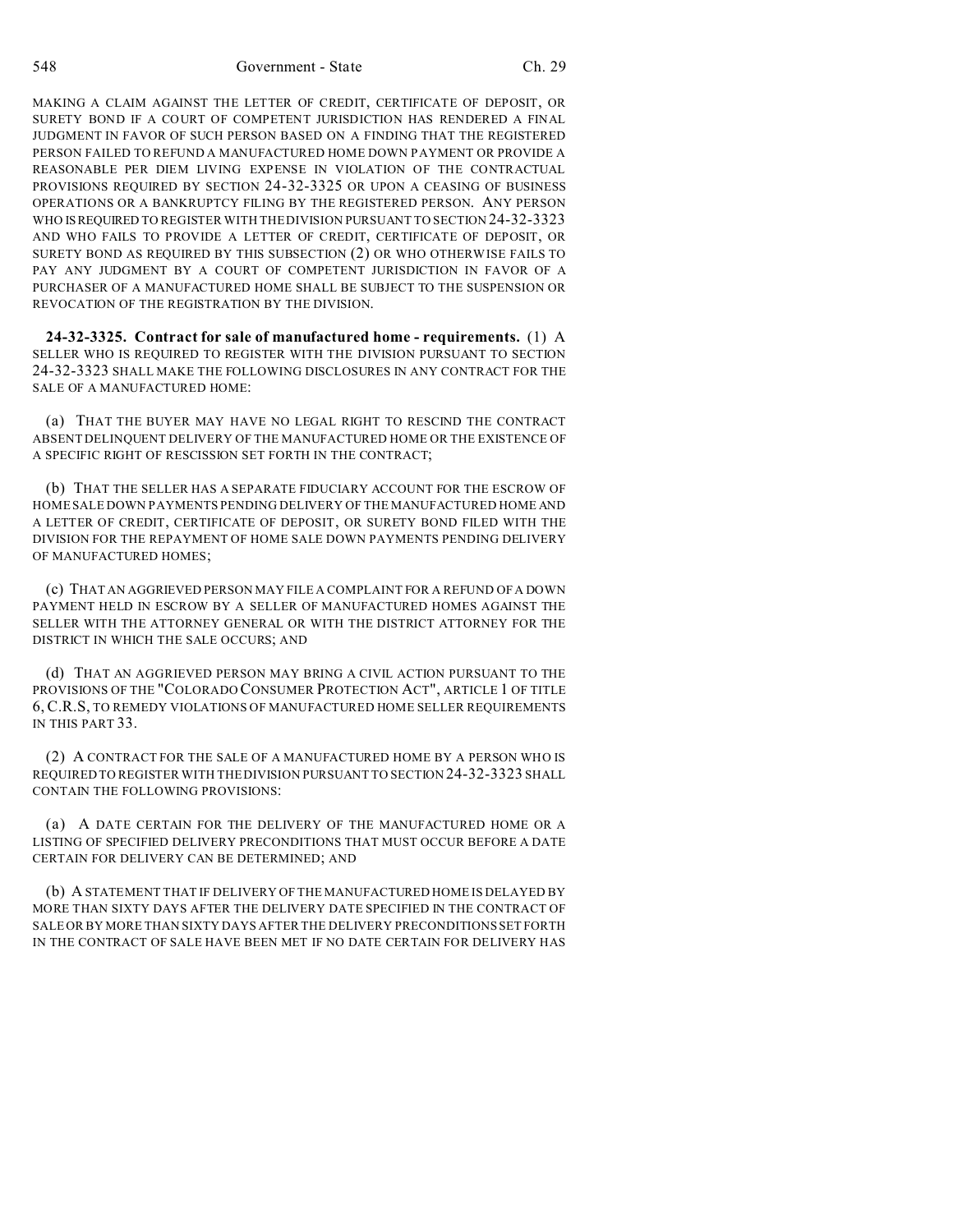BEEN SET, THE SELLER WILL EITHER REFUND THE MANUFACTURED HOME SALE DOWN PAYMENT OR PROVIDE A REASONABLE PER DIEM LIVING EXPENSE TO THE BUYER FOR THE DAYS BETWEEN THE DELIVERY DATE SPECIFIED IN THE CONTRACT OR THE SIXTY-FIRST DAY AFTER THE DELIVERY PRECONDITIONS SET FORTH IN THE CONTRACT HAVE BEEN MET, WHICHEVER IS APPLICABLE, AND THE ACTUAL DATE OF DELIVERY, UNLESS THE DELAY IN DELIVERY IS UNAVOIDABLE OR CAUSED BY THE BUYER.

**24-32-3326. Unlawful manufactured home sale practices.** (1) ANY PERSON WHO IS REQUIRED TO REGISTER WITH THE DIVISION PURSUANTTO SECTION 24-32-3323 ENGAGESIN AN UNLAWFUL MANUFACTURED HOME SALE PRACTICE WHEN THE PERSON:

(a) FAILS TO COMPLY WITH THE REGISTRATION REQUIREMENTS OF SECTION 24-32-3323;

(b) FAILS TO COMPLY WITH THE ESCROW AND BONDING REQUIREMENTS OF SECTION 24-32-3324;

(c) FAILS TO INCLUDE IN ANY CONTRACT FOR THE SALE OF A MANUFACTURED HOME ANY OF THE DISCLOSURES OR CONTRACT PROVISIONS REQUIRED BY SECTION 24-32-3325; OR

(d) FAILS TO REFUND A MANUFACTURED HOME DOWN PAYMENT OR PROVIDE A REASONABLE PER DIEM LIVING EXPENSE IN VIOLATION OF THE CONTRACTUAL PROVISIONS REQUIRED BY SECTION 24-32-3325 (2) (b).

**24-32-3327. Inspections.** (1) FOR THE PURPOSES OF ENFORCEMENT OF THIS PART 33, PERSONS DULY DESIGNATED BY THE STATE DIRECTOR OF HOUSING, UPON PRESENTING APPROPRIATE CREDENTIALS TO THE OWNER, OPERATOR, OR AGENT IN CHARGE, ARE AUTHORIZED:

(a) TO ENTER AT REASONABLE TIMES AND WITHOUT ADVANCE NOTICE ANY FACTORY, WAREHOUSE, OR ESTABLISHMENT IN WHICH MANUFACTURED HOMES OR FACTORY-BUILT STRUCTURES ARE MANUFACTURED, STORED, OR HELD FOR SALE;

(b) TO INSPECT AT REASONABLE TIMES, WITHIN REASONABLE LIMITS, AND IN A REASONABLE MANNER, ANY FACTORY, WAREHOUSE, OR ESTABLISHMENT IN WHICH MANUFACTURED HOMES OR FACTORY-BUILT STRUCTURES ARE MANUFACTURED, STORED, OR HELD FOR SALE AND TO INSPECT ANY BOOKS, PAPERS, RECORDS, AND DOCUMENTS THAT RELATE TO THE SAFETY OF MANUFACTURED HOMES OR FACTORY-BUILT STRUCTURES. EACH INSPECTION SHALL BE COMMENCED AND COMPLETED WITH REASONABLE PROMPTNESS;

(c) TO ENTER AT REASONABLE TIMES AND WITHOUT ADVANCE NOTICE ANY SITE ON WHICH MANUFACTURED HOUSING IS OR HAS BEEN INSTALLED FOR THE FIRST TIME FOR RESIDENTIAL USE; AND

(d) TO INSPECT AT REASONABLE TIMES, WITHIN REASONABLE LIMITS, AND IN A REASONABLE MANNER ANY INITIAL RESIDENTIAL USE INSTALLATION AND INSPECT ANY BOOKS, PAPERS, RECORDS, AND DOCUMENTS THAT RELATE TO THE PROPER INSTALLATION OF MANUFACTURED HOUSING.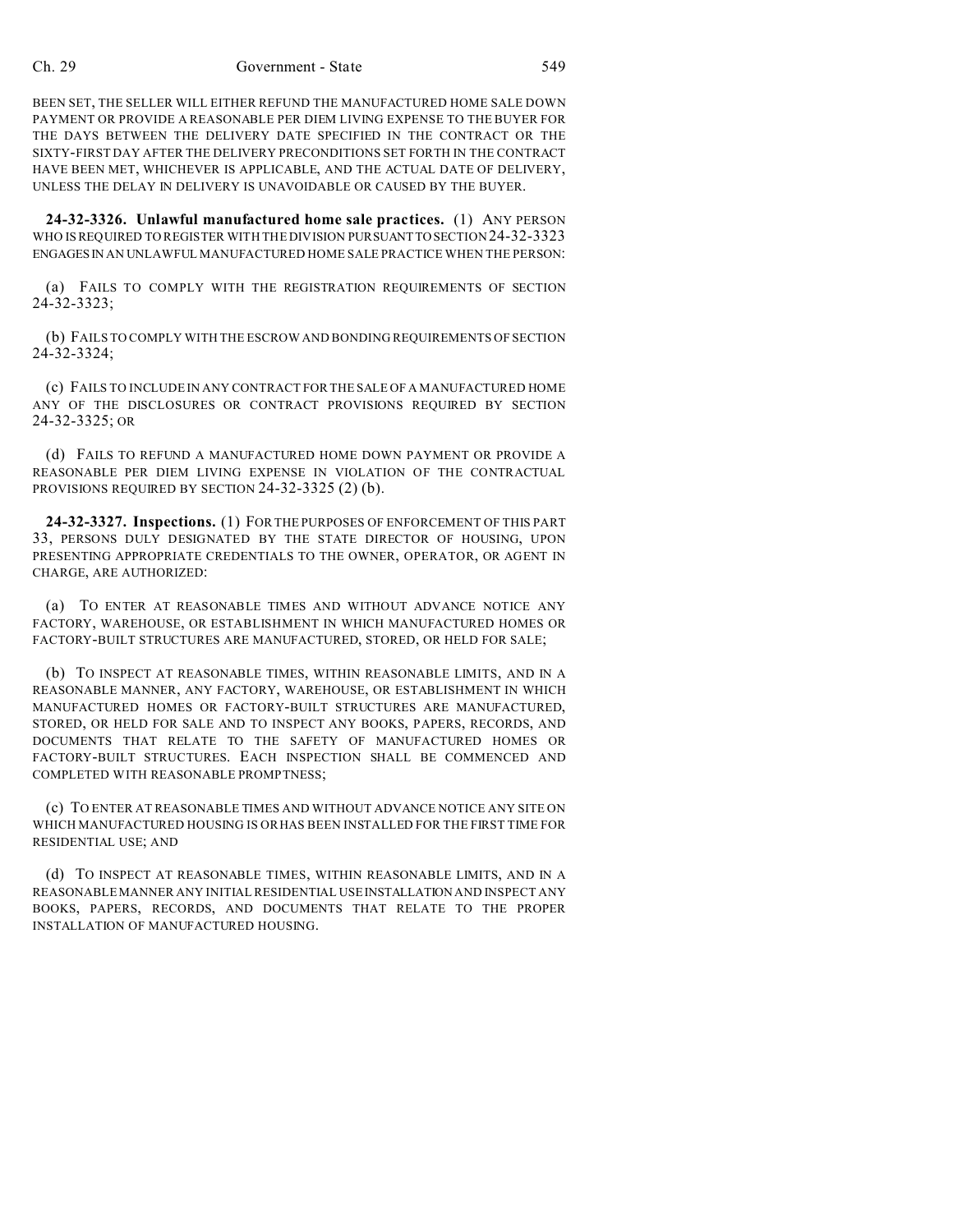(2) IN ADDITION TO ANY OTHER INSPECTION RESPONSIBILITIES, THE DIVISION SHALL HAVE THE RESPONSIBILITY FOR THE ELECTRICAL INSPECTIONS OF ANY FACTORY-BUILT STRUCTURES IN PLANTS THAT ARE CERTIFIED BY THE DIVISION PURSUANT TO THIS PART 33.

(3) WHEN ACTING AS AGENT FOR THE FEDERAL GOVERNMENT, THE DIVISION IS AUTHORIZED TO CONDUCT INSPECTIONS AND INVESTIGATIONS PURSUANT TO THIS SECTION AS MAY BE NECESSARY TO PROMULGATE OR ENFORCE FEDERAL MANUFACTURED HOME CONSTRUCTION AND SAFETY STANDARDSESTABLISHED UNDER THE FEDERAL ACT OR OTHERWISE TO CARRY OUT ITS DUTIES UNDER ITS AGREEMENT AS AGENT. THE DIVISION SHALL FURNISH THE SECRETARY ANY INFORMATION OBTAINED INDICATING NONCOMPLIANCE WITH THE STANDARDS FOR APPROPRIATE ACTION.

(4) THE STATE DIRECTOR OF HOUSING IS AUTHORIZED TO CONTRACT, AS AN AGENT FOR THE FEDERAL GOVERNMENT TO:

(a) CONDUCT INSPECTIONS, HEARINGS, AND BUILDING PLAN APPROVALS;

- (b) KEEP RECORDS;
- (c) REPORT INSPECTIONS; AND

(d) PERFORM ALL OTHER NECESSARY ACTIVITIES TO FULFILL FEDERAL FUNCTIONS UNDER THE FEDERAL ACT.

**SECTION 3.** 6-1-105 (1) (ss), Colorado Revised Statutes, is amended to read:

**6-1-105. Deceptive trade practices.** (1) A person engages in a deceptive trade practice when, in the course of such person's business, vocation, or occupation, such person:

(ss) Violates part 31 ANY PROVISION OF PART 33 of article 32 of title 24, C.R.S., THAT APPLIES TO THE INSTALLATION OF MANUFACTURED HOMES;

**SECTION 4.** 6-1-113 (2.7), Colorado Revised Statutes, is amended to read:

**6-1-113. Damages.** (2.7) Notwithstanding the provisions of subsection (2) of this section, in the case of any violation of section 6-1-105 (1) (ss), the court may award reasonable costs of the action and attorney fees and interest, and in addition, the prevailing party shall be entitled only to damages in an amount sufficient to refund moneys actually paid for the installation of a manufactured home not installed in accordance with the provisions of part 31 PART 33 of article 32 of title 24, C.R.S., THAT APPLY TO THE INSTALLATION OF MANUFACTURED HOMES.

**SECTION 5.** 6-1-709, Colorado Revised Statutes, is amended to read:

**6-1-709. Sales of manufactured homes - deceptive trade practices.** (1) A person engages in a deceptive trade practice when, in the course of such person's business, vocation, or occupation, such person: